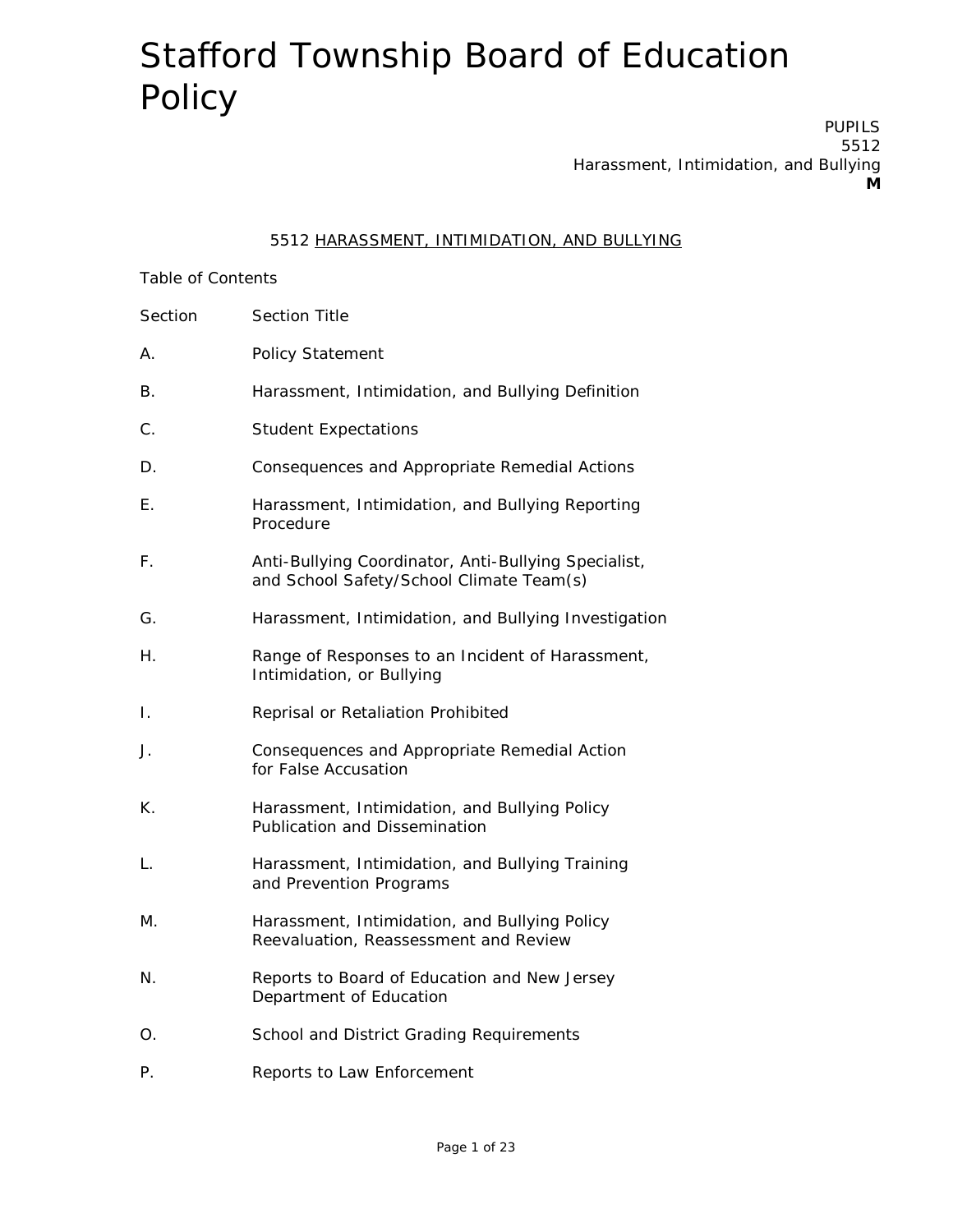PUPILS 5512 Harassment, Intimidation, and Bullying **M**

- Q. Collective Bargaining Agreements and Individual **Contracts**
- R. Students with Disabilities
- S. Approved Private Schools for Students with Disabilities (APSSD)
- A. Policy Statement

The Board of Education prohibits acts of harassment, intimidation, or bullying of a student. A safe and civil environment in school is necessary for students to learn and achieve high academic standards. Harassment, intimidation, or bullying, like other disruptive or violent behaviors, is conduct that disrupts both a student's ability to learn and a school's ability to educate its students in a safe and disciplined environment. Harassment, intimidation, or bullying is unwanted, aggressive behavior that may involve a real or perceived power imbalance. Since students learn by example, school administrators, faculty, staff and volunteers should be commended for demonstrating appropriate behavior, treating others with civility and respect, and refusing to tolerate harassment, intimidation, or bullying.

For the purposes of this Policy, the term "parent," pursuant to N.J.A.C. 6A:16- 1.3, means the natural parent(s) or adoptive parent(s), legal guardian(s), foster parent(s), or parent surrogate(s) of a student. Where parents are separated or divorced, "parent" means the person or agency which has legal custody of the student, as well as the natural or adoptive parent(s) of the student, provided such parental rights have not been terminated by a court of appropriate jurisdiction.

B. Harassment, Intimidation, and Bullying Definition

"Harassment, intimidation, or bullying" means any gesture, any written, verbal or physical act, or any electronic communication, as defined in N.J.S.A. 18A:37-14, whether it be a single incident or a series of incidents that:

- 1. Is reasonably perceived as being motivated by either any actual or perceived characteristic, such as race, color, religion, ancestry, national origin, gender, sexual orientation, gender identity and expression, or a mental, physical or sensory disability, or by any other distinguishing characteristic;
- 2. Takes place on school property, at any school-sponsored function, on a school bus, or off school grounds, as provided for in N.J.S.A. 18A:37- 15.3;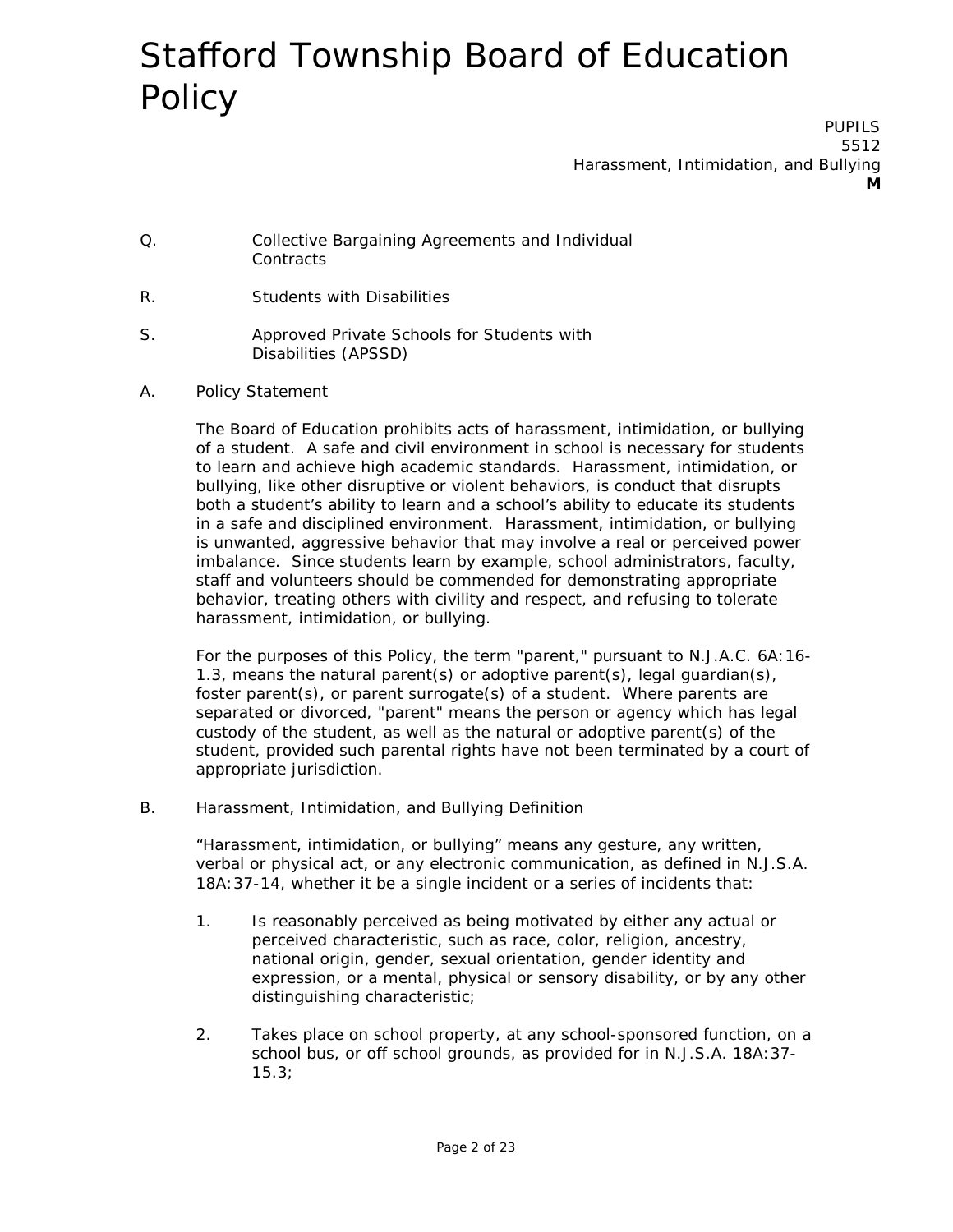PUPILS 5512 Harassment, Intimidation, and Bullying **M**

- 3. Substantially disrupts or interferes with the orderly operation of the school or the rights of other students; and that
	- a. A reasonable person should know, under the circumstances, that the act(s) will have the effect of physically or emotionally harming a student or damaging the student's property, or placing a student in reasonable fear of physical or emotional harm to his/her person or damage to his/her property; or
	- b. Has the effect of insulting or demeaning any student or group of students; or
	- c. Creates a hostile educational environment for the student by interfering with a student's education or by severely or pervasively causing physical or emotional harm to the student.

Schools are required to address harassment, intimidation, and bullying occurring off school grounds, when there is a nexus between the harassment, intimidation, and bullying and the school (e.g., the harassment, intimidation, or bullying substantially disrupts or interferes with the orderly operation of the school or the rights of other students).

"Electronic communication" means a communication transmitted by means of an electronic device, including, but not limited to: a telephone, cellular phone, computer, or pager.

C. Student Expectations

The Board expects students to conduct themselves in keeping with their levels of development, maturity and demonstrated capabilities with proper regard for the rights and welfare of other students and school staff, the educational purpose underlying all school activities and the care of school facilities and equipment consistent with the Code of Student Conduct.

The Board believes that standards for student behavior must be set cooperatively through interaction among the students, parents, school employees, school administrators, school volunteers, and community representatives, producing an atmosphere that encourages students to grow in self-discipline. The development of this atmosphere requires respect for self and others, as well as for school district and community property on the part of students, staff, and community members.

Students are expected to behave in a way that creates a supportive learning environment. The Board believes the best discipline is self-imposed, and it is the responsibility of staff to use instances of violations of the Code of Student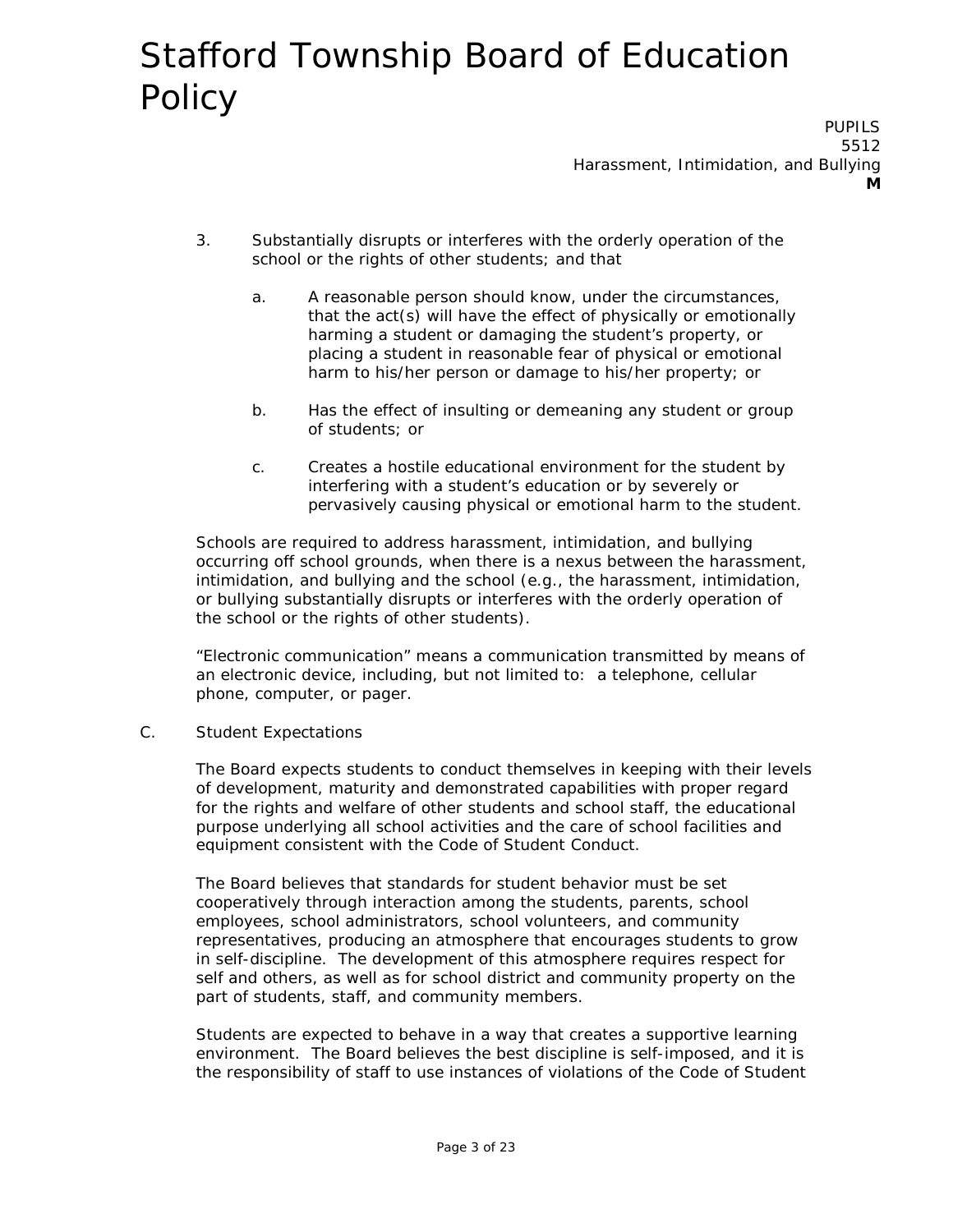PUPILS 5512 Harassment, Intimidation, and Bullying **M**

Conduct as opportunities to help students learn to assume and accept responsibility for their behavior and the consequences of their behavior. Staff members who interact with students shall apply best practices designed to prevent student conduct problems and foster students' abilities to grow in self-discipline.

The Board expects that students will act in accordance with the student behavioral expectations and standards regarding harassment, intimidation, and bullying, including:

- 1. Student responsibilities (e.g., requirements for students to conform to reasonable standards of socially accepted behavior; respect the person, property and rights of others; obey constituted authority; and respond to those who hold that authority);
- 2. Appropriate recognition for positive reinforcement for good conduct, self-discipline, and good citizenship;
- 3. Student rights; and
- 4. Sanctions and due process for violations of the Code of Student Conduct.

Pursuant to N.J.S.A. 18A:37-15(a) and N.J.A.C. 6A:16-7.1(a)1, the district has involved a broad-base of school and community members, including parents, students, instructional staff, student support services staff, school administrators, and school volunteers, as well as community organizations, such as faith-based, health and human service, business and law enforcement, in the development of this Policy. Based on locally determined and accepted core ethical values adopted by the Board, pursuant to N.J.A.C. 6A:16-7.1(a)2, the Board must develop guidelines for student conduct pursuant to N.J.A.C. 6A:16-7.1. These guidelines for student conduct will take into consideration the developmental ages of students, the severity of the offenses and students' histories of inappropriate behaviors, and the mission and physical facilities of the individual school(s) in the district. This Policy requires all students in the district to adhere to the rules established by the school district and to submit to the remedial and consequential measures that are appropriately assigned for infractions of these rules.

Pursuant to N.J.A.C. 6A:16-7.1, the Superintendent must annually provide to students and their parents the rules of the district regarding student conduct. Provisions shall be made for informing parents whose primary language is other than English.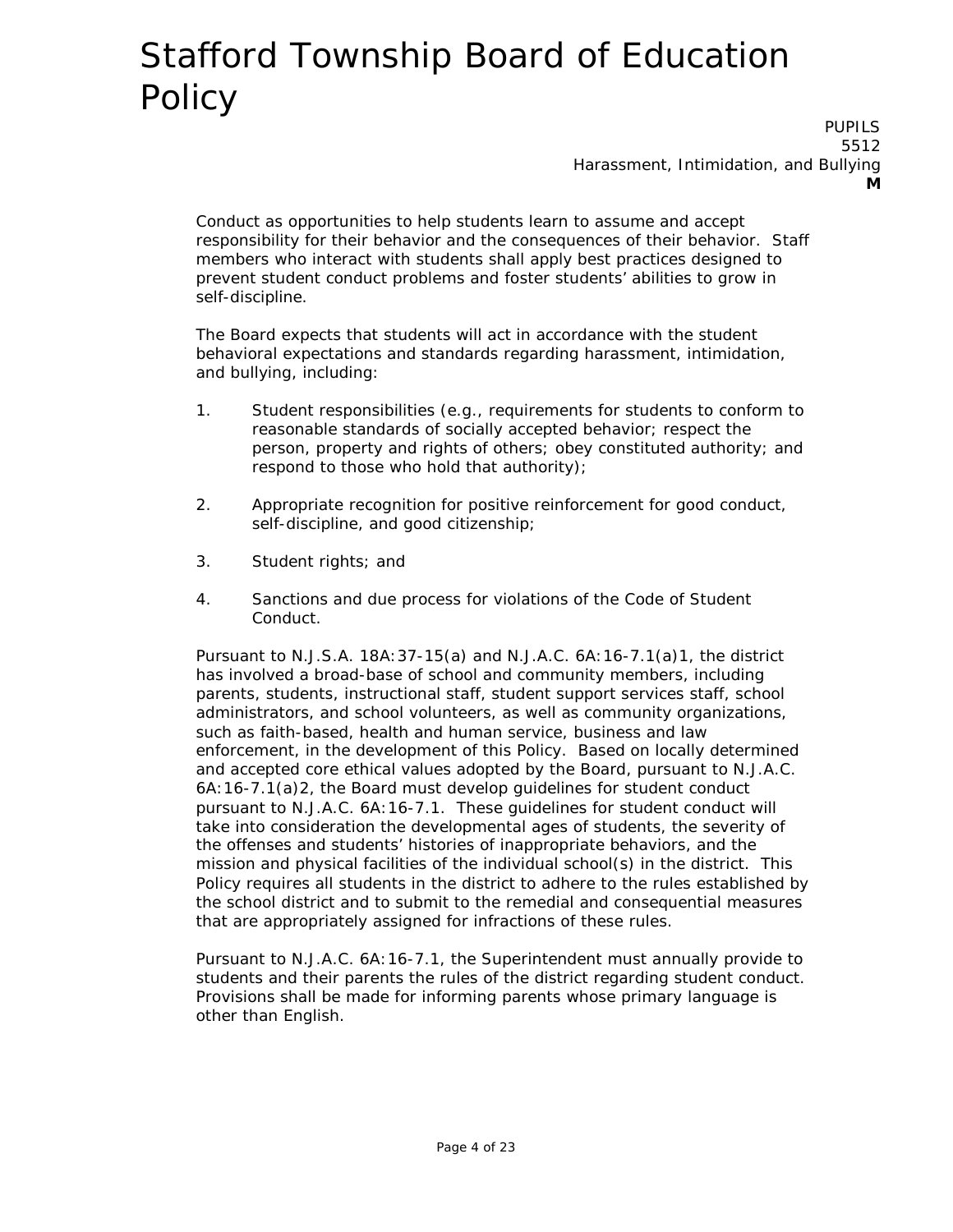PUPILS 5512 Harassment, Intimidation, and Bullying **M**

The district prohibits active or passive support for acts of harassment, intimidation, or bullying. Students are encouraged to support other students who:

- 1. Walk away from acts of harassment, intimidation, and bullying when they see them;
- 2. Constructively attempt to stop acts of harassment, intimidation, or bullying;
- 3. Provide support to students who have been subjected to harassment, intimidation, or bullying; and
- 4. Report acts of harassment, intimidation, and bullying to the designated school staff member.
- D. Consequences and Appropriate Remedial Actions

Consequences and Appropriate Remedial Actions – Students

The Board of Education requires its school administrators to implement procedures that ensure both the appropriate consequences and remedial responses for students who commit one or more acts of harassment, intimidation, or bullying, consistent with the Code of Student Conduct. The following factors, at a minimum, shall be given full consideration by school administrators in the implementation of appropriate consequences and remedial measures for each act of harassment, intimidation, or bullying by students.

Appropriate remedial action for a student who commits an act of harassment, intimidation, or bullying that takes into account the nature of the behavior; the nature of the student's disability, if any, and to the extent relevant; the developmental age of the student; and the student's history of problem behaviors and performance. The appropriate remedial action may also include a behavioral assessment or evaluation including, but not limited to, a referral to the Child Study Team as appropriate; and supportive interventions and referral services, including those at N.J.A.C. 6A:16-8.

Factors for Determining Consequences – Student Considerations

- 1. Age, developmental and maturity levels of the parties involved and their relationship to the school district;
- 2. Degrees of harm;
- 3. Surrounding circumstances;
- 4. Nature and severity of the behavior(s);
- 5. Incidences of past or continuing patterns of behavior;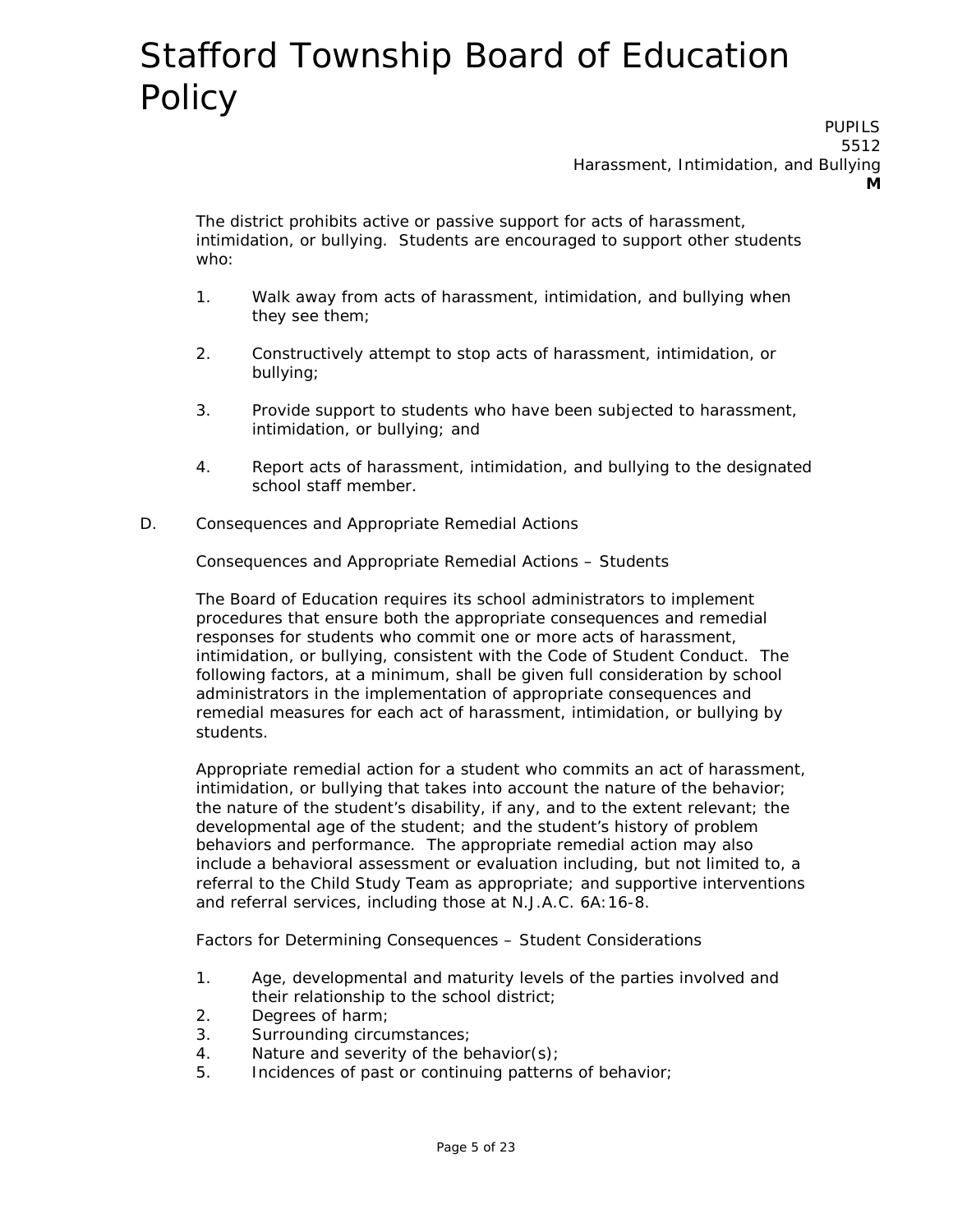PUPILS 5512 Harassment, Intimidation, and Bullying **M**

- 6. Relationships between the parties involved; and
- 7. Context in which the alleged incidents occurred.

Factors for Determining Consequences – School Considerations

- 1. School culture, climate, and general staff management of the learning environment;
- 2. Social, emotional, and behavioral supports;
- 3. Student-staff relationships and staff behavior toward the student;
- 4. Family, community, and neighborhood situation; and
- 5. Alignment with Board policy and regulations/procedures.

Factors for Determining Remedial Measures

#### Personal

- 1. Life skill deficiencies;
- 2. Social relationships;
- 3. Strengths;
- 4. Talents;
- 5. Interests;
- 6. Hobbies;
- 7. Extra-curricular activities;
- 8. Classroom participation;
- 9. Academic performance; and
- 10. Relationship to students and the school district.

Environmental

- 1. School culture;
- 2. School climate;
- 3. Student-staff relationships and staff behavior toward the student;
- 4. General staff management of classrooms or other educational environments;
- 5. Staff ability to prevent and manage difficult or inflammatory situations;
- 6. Social-emotional and behavioral supports;
- 7. Social relationships;
- 8. Community activities;
- 9. Neighborhood situation; and
- 10. Family situation.

Consequences for a student who commits one or more acts of harassment, intimidation, or bullying may range from positive behavioral interventions up to and including suspension or expulsion of students, as set forth in the Board's approved Code of Student Conduct pursuant to N.J.A.C. 6A:16-7.1.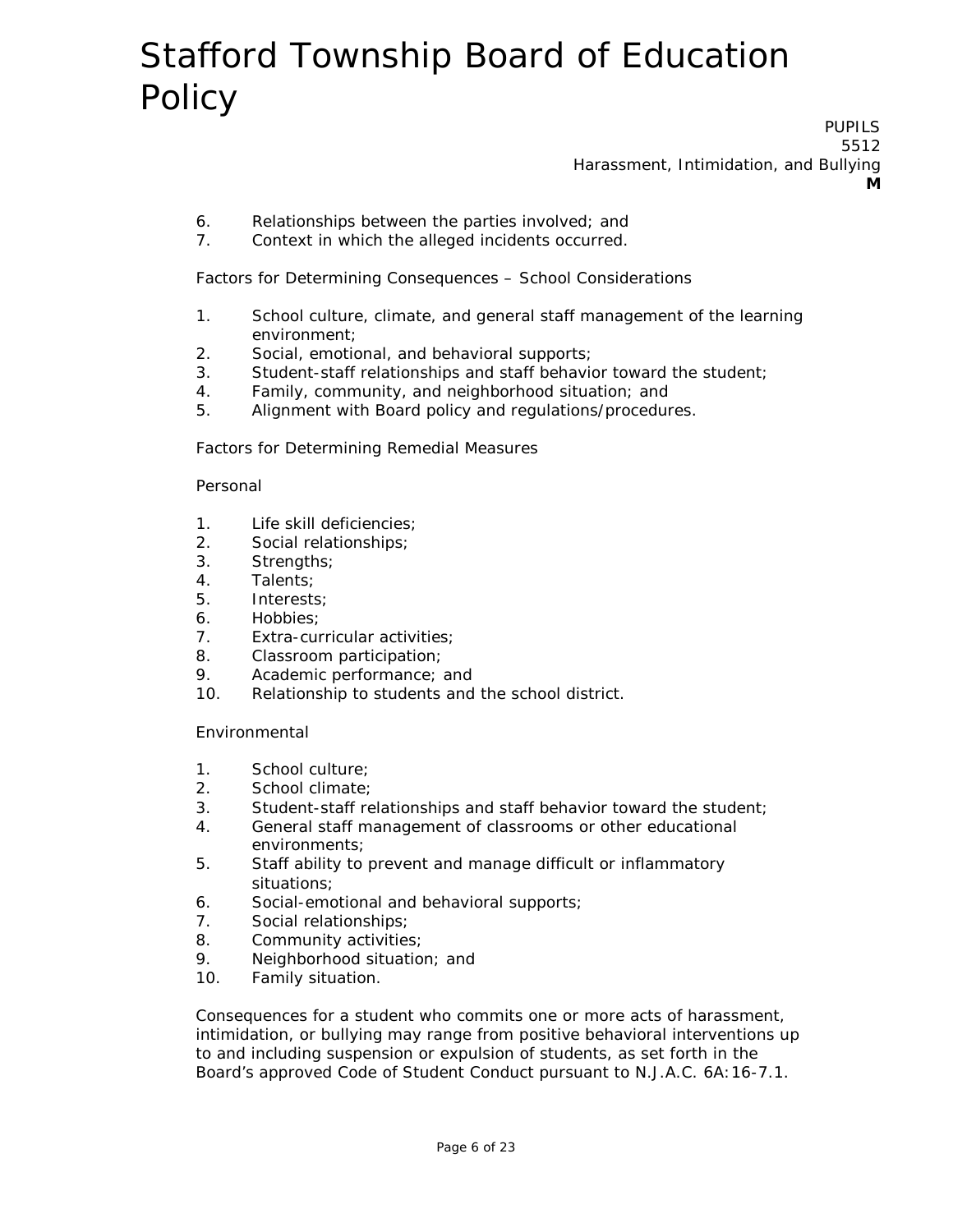PUPILS 5512 Harassment, Intimidation, and Bullying **M**

Consequences for a student who commits an act of harassment, intimidation, or bullying are those that are varied and graded according to the nature of the behavior; the nature of the student's disability, if any, and to the extent relevant; the developmental age of the student; and the student's history of problem behaviors and performance consistent with the Board's approved Code of Student Conduct and N.J.A.C. 6A:16-7, Student Conduct. The use of negative consequences should occur in conjunction with remediation and not be relied upon as the sole intervention approach.

Remedial measures shall be designed to correct the problem behavior, prevent another occurrence of the problem, protect and provide support for the victim of the act, and take corrective action for documented systemic problems related to harassment, intimidation, or bullying. The consequences and remedial measures may include, but are not limited to, the examples listed below:

Examples of Consequences

- 1. Admonishment;
- 2. Temporary removal from the classroom;
- 3. Deprivation of privileges;
- 4. Classroom or administrative detention;
- 5. Referral to disciplinarian;
- 6. In-school suspension;
- 7. Out-of-school suspension (short-term or long-term);
- 8. Reports to law enforcement or other legal action; or
- 9. Expulsion.

Examples of Remedial Measures

Personal – Student Exhibiting Bullying Behavior

- 1. Develop a behavioral contract with the student. Ensure the student has a voice in the outcome and can identify ways he or she can solve the problem and change behaviors;
- 2. Meet with parents to develop a family agreement to ensure the parent and the student understand school rules and expectations;
- 3. Explain the long-term negative consequences of harassment, intimidation, and bullying on all involved;
- 4. Ensure understanding of consequences, if harassment, intimidation, and bullying behavior continues;
- 5. Meet with school counselor, school social worker, or school psychologist to decipher mental health issues (e.g., what is happening and why?);
- 6. Develop a learning plan that includes consequences and skill building;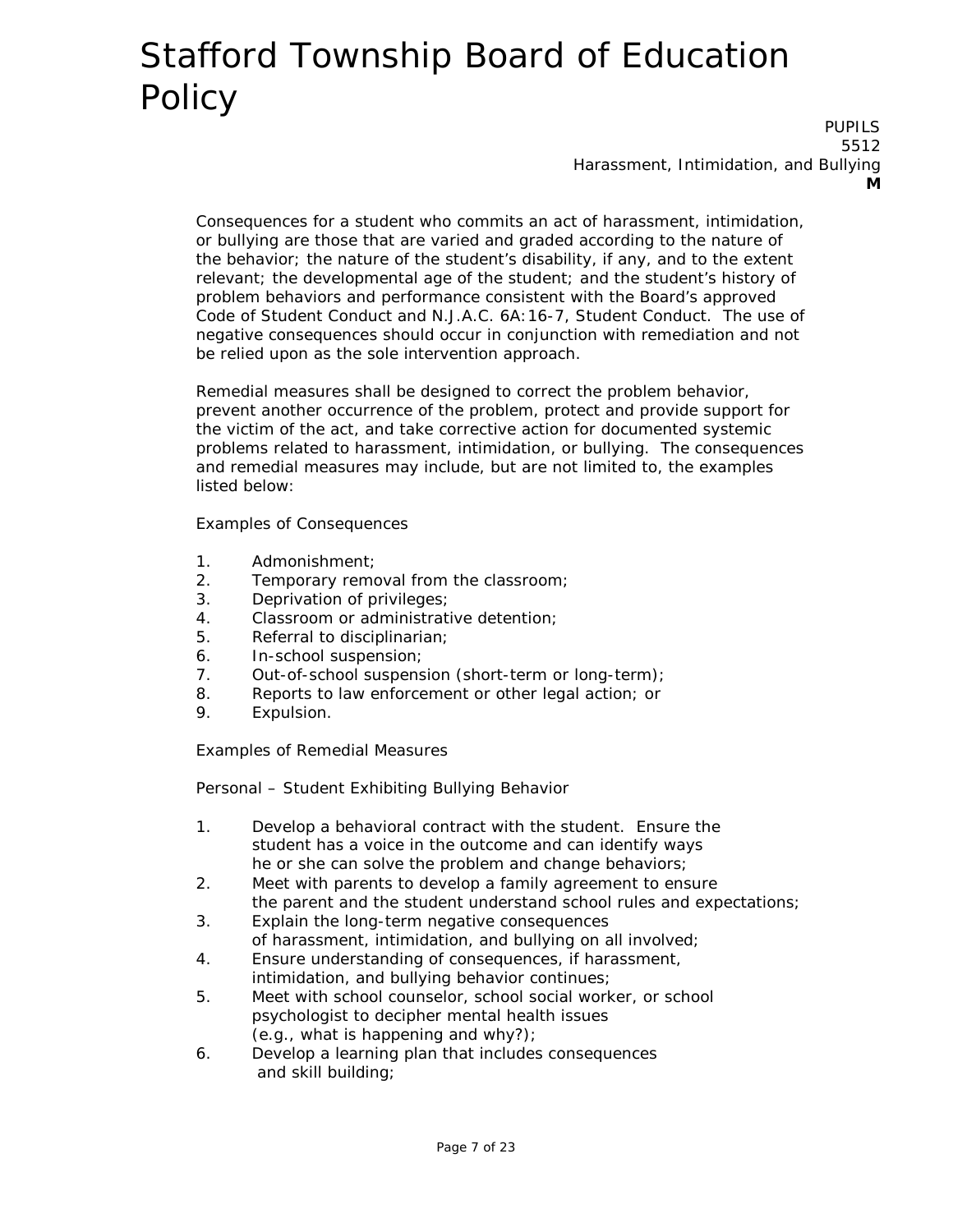PUPILS 5512 Harassment, Intimidation, and Bullying **M**

- 7. Consider wrap-around support services or after-school programs or services;
- 8. Provide social skill training, such as impulse control, anger management, developing empathy, and problem solving;
- 9. Arrange for an apology, preferably written;
- 10. Require a reflective essay to ensure the student understands the impact of his or her actions on others;
- 11. Have the student research and teach a lesson to the class about bullying, empathy, or a similar topic;
- 12. Arrange for restitution (i.e., compensation, reimbursement, amends, repayment), particularly when personal items were damaged or stolen;
- 13. Explore age-appropriate restorative (i.e., healing, curative, recuperative) practices; and
- 14. Schedule a follow-up conference with the student.

Personal – Target/Victim

- 1. Meet with a trusted staff member to explore the student's feelings about the incident;
- 2. Develop a plan to ensure the student's emotional and physical safety at school;
- 3. Have the student meet with the school counselor or school social worker to ensure he or she does not feel responsible for the bullying behavior;
- 4. Ask students to log behaviors in the future;
- 5. Help the student develop skills and strategies for resisting bullying; and
- 6. Schedule a follow-up conference with the student.

Parents, Family, and Community

- 1. Develop a family agreement;
- 2. Refer the family for family counseling; and
- 3. Offer parent education workshops related to bullying and socialemotional learning.

Examples of Remedial Measures – Environmental (Classroom, School Building, or School District)

- 1. Analysis of existing data to identify bullying issues and concerns;
- 2. Use of findings from school surveys (e.g., school climate surveys);
- 3. Focus groups;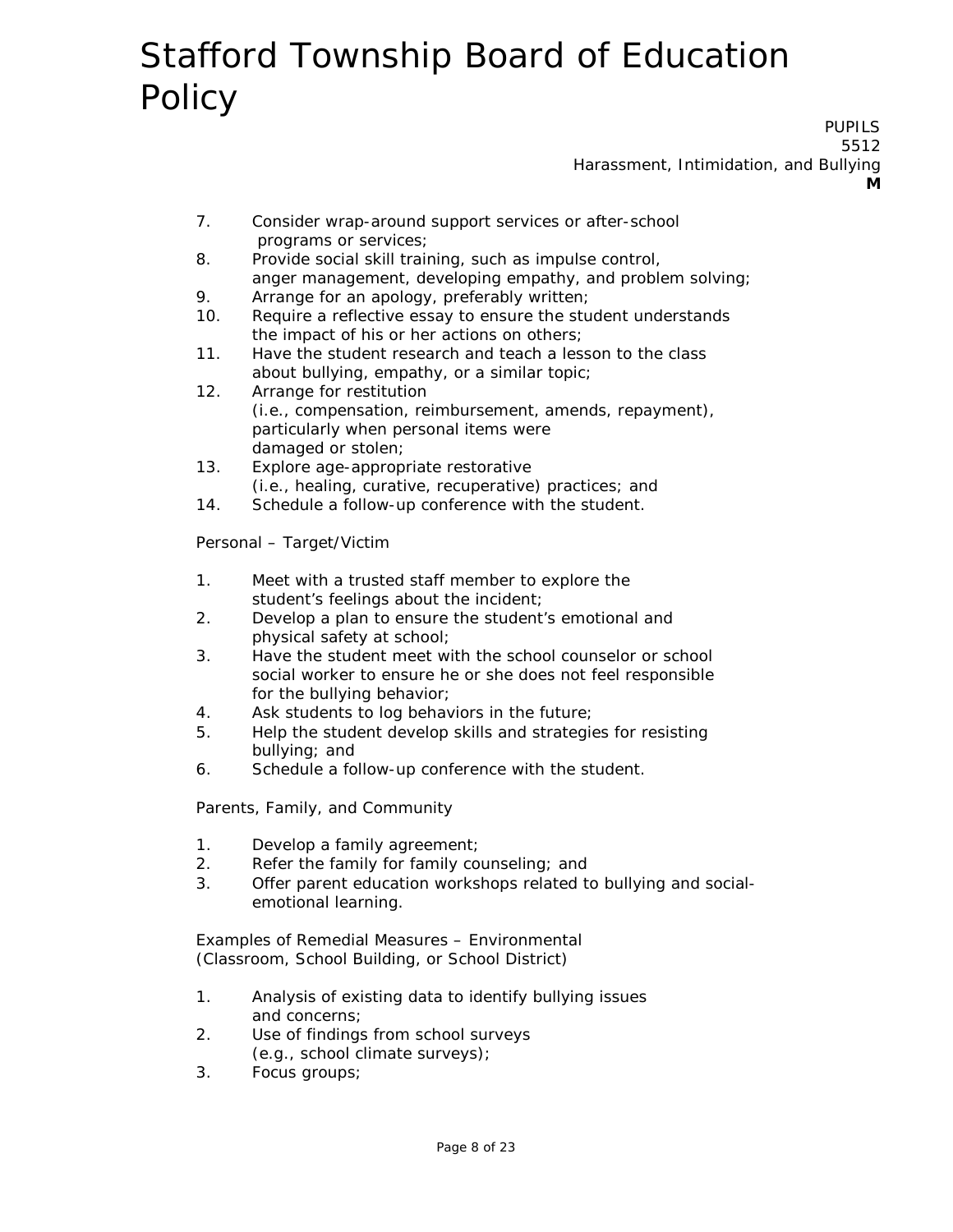PUPILS 5512 Harassment, Intimidation, and Bullying **M**

- 4. Mailings postal and email;
- 5. Cable access television;
- 6. School culture change;
- 7. School climate improvement;
- 8. Increased supervision in "hot spots" (e.g., locker rooms, hallways, playgrounds, cafeterias, school perimeters, buses);
- 9. Adoption of evidence-based systemic bullying prevention practices and programs;
- 10. Training for all certificated and non-certificated staff to teach effective prevention and intervention skills and strategies;
- 11. Professional development plans for involved staff;
- 12. Participation of parents and other community members and organizations (e.g., Parent Teacher Associations, Parent Teacher Organizations) in the educational program and in problem-solving bullying issues;
- 13. Formation of professional learning communities to address bullying problems;
- 14. Small or large group presentations for fully addressing the actions and the school's response to the actions, in the context of the acceptable student and staff member behavior and the consequences of such actions;
- 15. School policy and procedure revisions;
- 16. Modifications of schedules;
- 17. Adjustments in hallway traffic;
- 18. Examination and adoption of educational practices for actively engaging students in the learning process and in bonding students to pro-social institutions and people;
- 19. Modifications in student routes or patterns traveling to and from school;
- 20. Supervision of student victims before and after school, including school transportation;
- 21. Targeted use of monitors (e.g., hallway, cafeteria, locker room, playground, school perimeter, bus);
- 22. Targeted use of teacher aides;
- 23. Disciplinary action, including dismissal, for school staff who contributed to the problem;
- 24. Supportive institutional interventions, including participation in the Intervention and Referral Services Team, pursuant to N.J.A.C. 6A:16-8;
- 25. Parent conferences;
- 26. Family counseling;
- 27. Development of a general harassment, intimidation, and bullying response plan;
- 28. Behavioral expectations communicated to students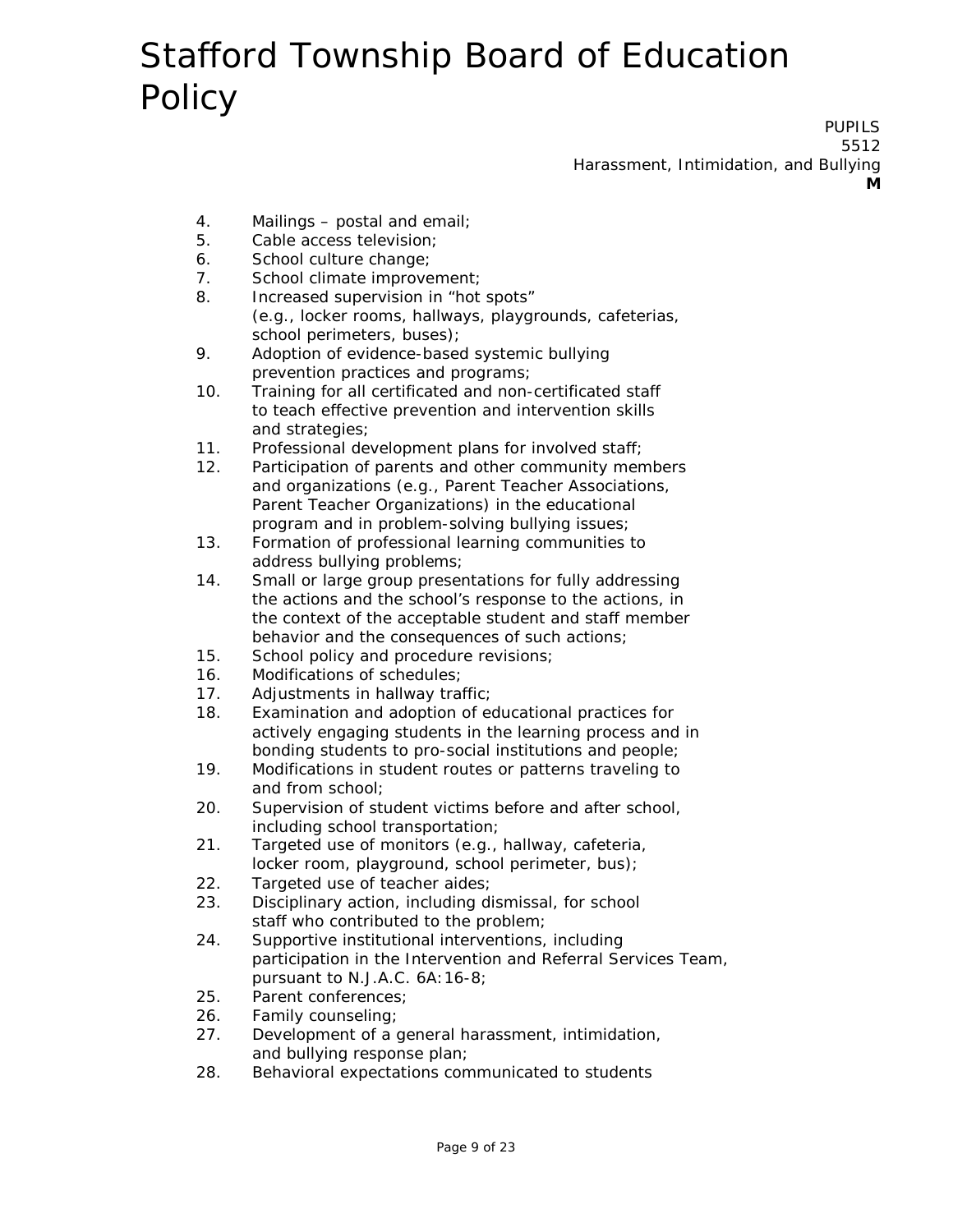PUPILS 5512 Harassment, Intimidation, and Bullying **M**

and parents;

- 29. Participation of the entire student body in problem-solving harassment, intimidation, and bullying issues;
- 30. Recommendations of a student behavior or ethics council;
- 31. Participation in peer support groups;
- 32. School transfers; and
- 33. Involvement of law enforcement officers, including school resource officers and juvenile officers or other appropriate legal action.

Consequences and Appropriate Remedial Actions – Adults

The district will also impose appropriate consequences and remedial actions to an adult who commits an act of harassment, intimidation, or bullying of a student. The consequences may include, but not be limited to: verbal or written reprimand, increment withholding, legal action, disciplinary action, termination, and/or bans from providing services, participating in school district-sponsored programs, or being in school buildings or on school grounds. Remedial measures may include, but not be limited to: in or outof-school counseling, professional development programs, and work environment modifications.

#### Target/Victim Support

Districts should identify a range of strategies and resources that will be available to individual victims of harassment, intimidation, and bullying, and respond in a manner that provides relief to victims and does not stigmatize victims or further their sense of persecution. The type, diversity, location, and degree of support are directly related to the student's perception of safety.

Sufficient safety measures should be undertaken to ensure the victims' physical and social-emotional well-being and their ability to learn in a safe, supportive, and civil educational environment.

Examples of support for student victims of harassment, intimidation, and bullying include:

- 1. Teacher aides;
- 2. Hallway and playground monitors;
- 3. Partnering with a school leader;
- 4. Provision of an adult mentor;
- 5. Assignment of an adult "shadow" to help protect the student;
- 6. Seating changes;
- 7. Schedule changes;
- 8. School transfers;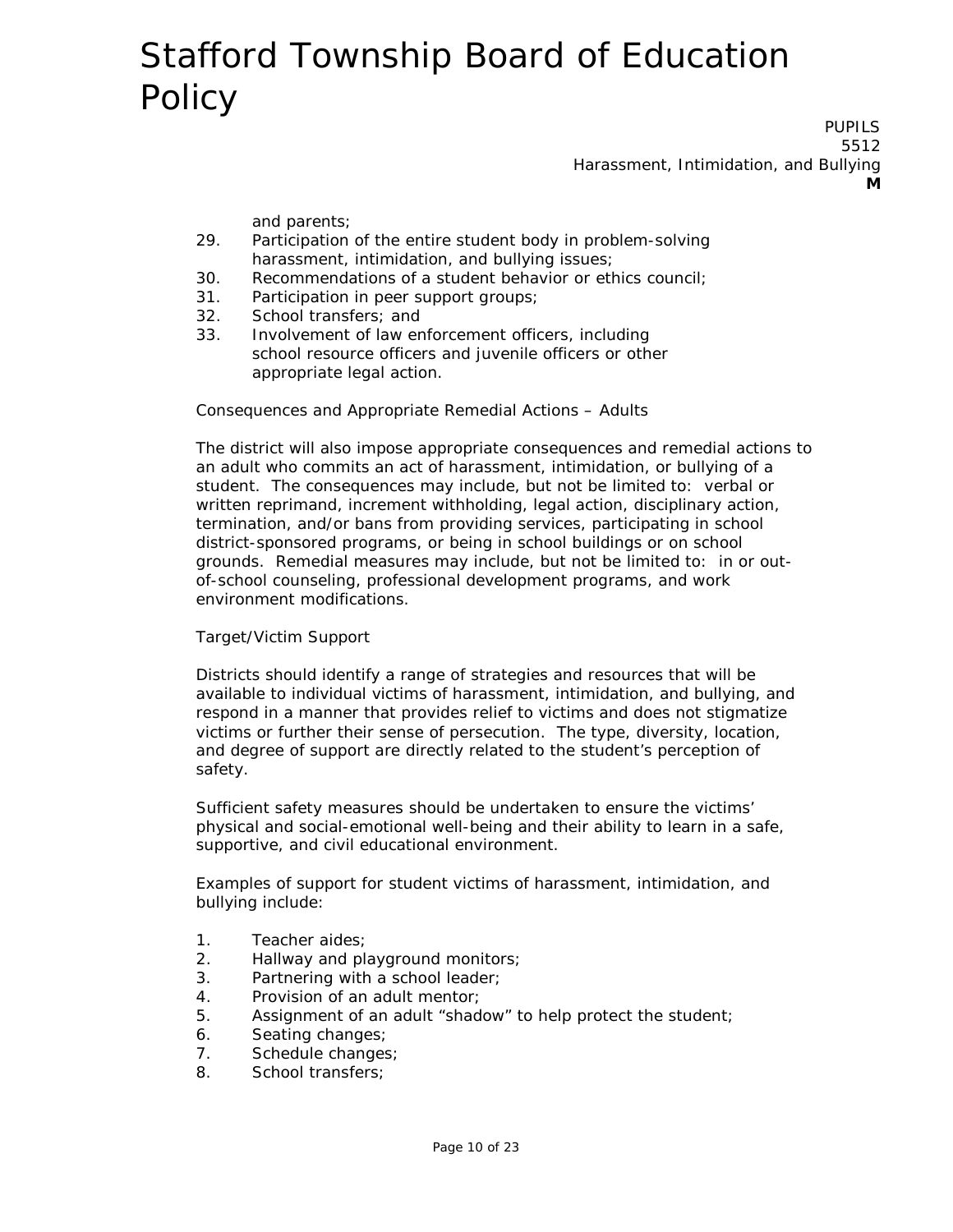PUPILS 5512 Harassment, Intimidation, and Bullying **M**

- 9. Before- and after-school supervision;
- 10. School transportation supervision;
- 11. Counseling; and
- 12. Treatment or therapy.

#### E. Harassment, Intimidation, and Bullying Reporting Procedure

The Board of Education requires the Principal at each school to be responsible for receiving complaints alleging violations of this Policy. All Board members, school employees, and volunteers and contracted service providers who have contact with students are required to verbally report alleged violations of this Policy to the Principal or the Principal's designee on the same day when the individual witnessed or received reliable information regarding any such incident. All Board members, school employees, and volunteers and contracted service providers who have contact with students, also shall submit a report in writing to the Principal within two school days of the verbal report.

The Principal or designee will inform the parents of all students involved in alleged incidents, and, as appropriate, may discuss the availability of counseling and other intervention services. The Principal or designee shall take into account the circumstances of the incident when providing notification to parents of all students involved in the reported harassment, intimidation, or bullying incident and when conveying the nature of the incident, including the actual or perceived protected category motivating the alleged offense. The Principal, upon receiving a verbal or written report, may take interim measures to ensure the safety, health, and welfare of all parties pending the findings of the investigation.

Students, parents, and visitors are encouraged to report alleged violations of this Policy to the Principal on the same day when the individual witnessed or received reliable information regarding any such incident.

A person may report, verbally or in writing, an act of harassment, intimidation, or bullying committed by an adult or youth against a student anonymously. The Board will not take formal disciplinary action based solely on the anonymous report.

A Board member or school employee who promptly reports an incident of harassment, intimidation, or bullying and who makes this report in compliance with the procedures set forth in this Policy, is immune from a cause of action for damages arising from any failure to remedy the reported incident.

In accordance with the provisions of N.J.S.A. 18A:37-18, the harassment, intimidation, and bullying law does not prevent a victim from seeking redress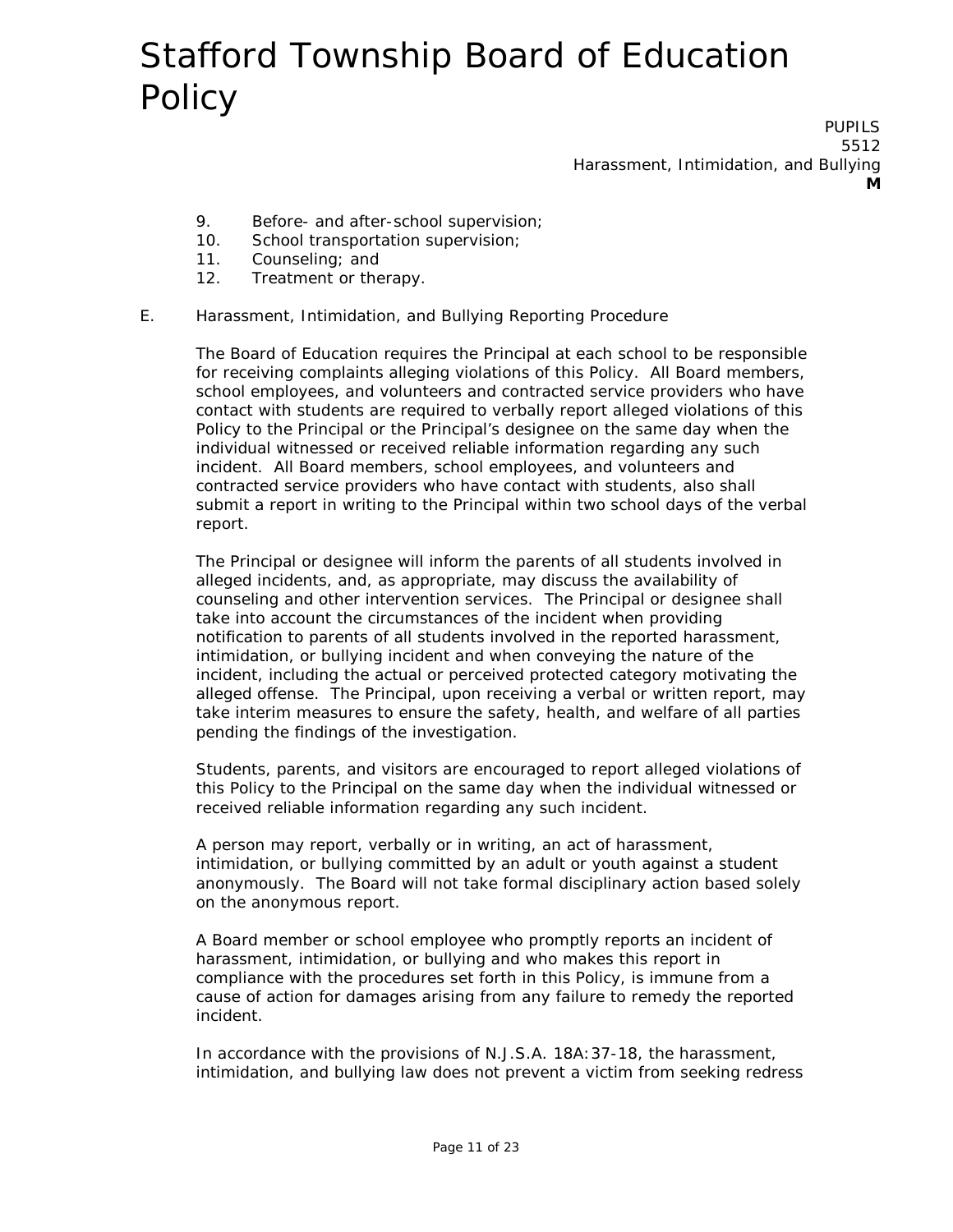PUPILS 5512 Harassment, Intimidation, and Bullying **M**

under any other available law, either civil or criminal, nor does it create or alter any tort liability.

The district may consider every mechanism available to simplify reporting, including standard reporting forms and/or web-based reporting mechanisms. For anonymous reporting, the district may consider locked boxes located in areas of a school where reports can be submitted without fear of being observed.

A school administrator who receives a report of harassment, intimidation, and bullying from a district employee, and fails to initiate or conduct an investigation, or who should have known of an incident of harassment, intimidation, or bullying and fails to take sufficient action to minimize or eliminate the harassment, intimidation, or bullying, may be subject to disciplinary action.

- F. Anti-Bullying Coordinator, Anti-Bullying Specialist, and School Safety/School Climate Team(s)
	- 1. The Superintendent shall appoint a district Anti-Bullying Coordinator. The Superintendent shall make every effort to appoint an employee of the school district to this position.

The district Anti-Bullying Coordinator shall:

- a. Be responsible for coordinating and strengthening the school district's policies to prevent, identify, and address harassment, intimidation, or bullying of students;
- b. Collaborate with school Anti-Bullying Specialists in the district, the Board of Education, and the Superintendent to prevent, identify, and respond to harassment, intimidation, or bullying of students in the district;
- c. Provide data, in collaboration with the Superintendent, to the Department of Education regarding harassment, intimidation, or bullying of students;
- d. Execute such other duties related to school harassment, intimidation, or bullying as requested by the Superintendent; and
- e. Meet at least twice a school year with the school Anti-Bullying Specialist(s) to discuss and strengthen procedures and policies to prevent, identify, and address harassment, intimidation, and bullying in the district.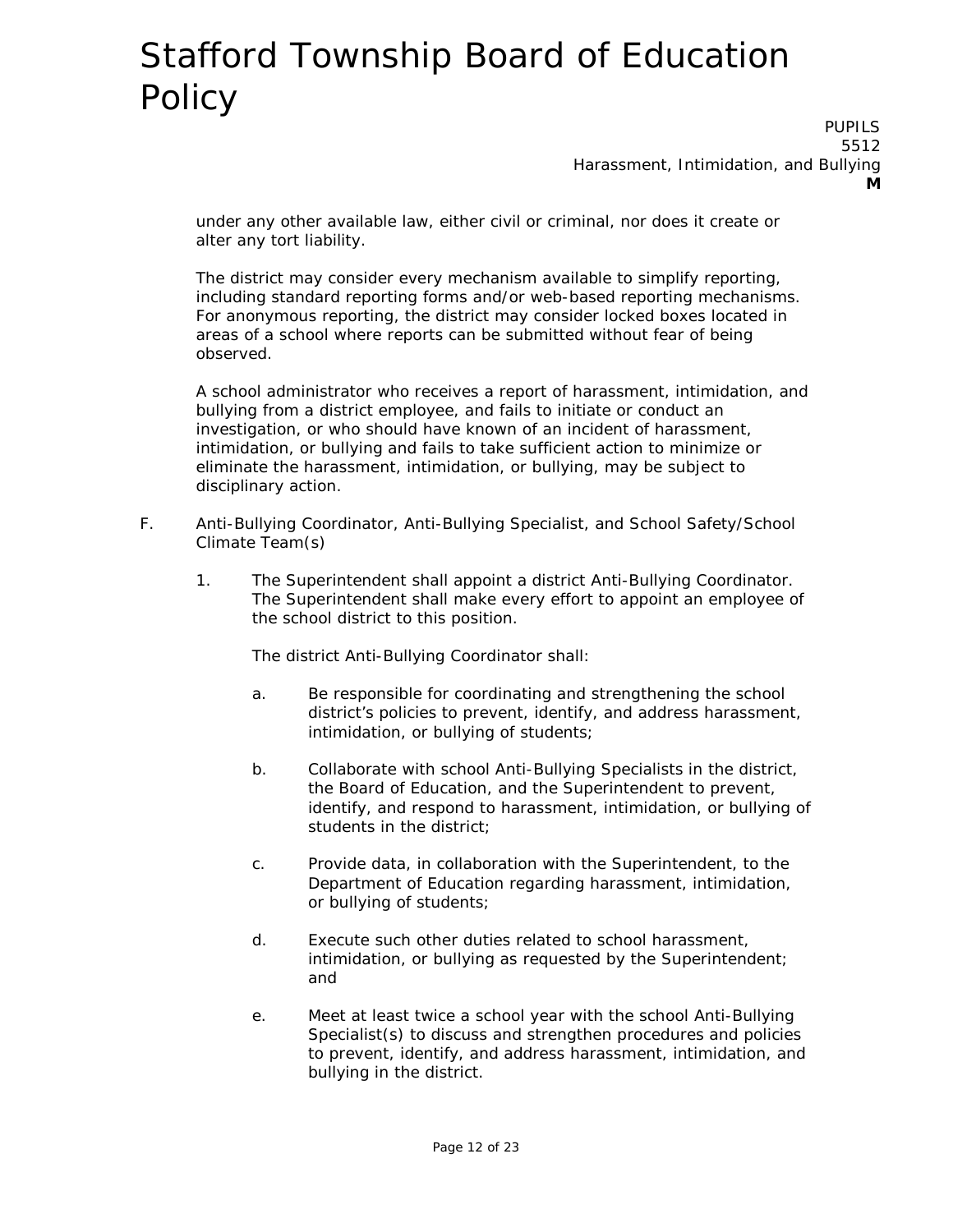PUPILS 5512 Harassment, Intimidation, and Bullying **M**

2. The Principal in each school shall appoint a school Anti-Bullying Specialist. The Anti-Bullying Specialist shall be a guidance counselor, school psychologist, or other certified staff member trained to be the Anti-Bullying Specialist from among the currently employed staff in the school.

The school Anti-Bullying Specialist shall:

- a. Chair the School Safety/School Climate Team as provided in N.J.S.A. 18A:37-21;
- b. Lead the investigation of incidents of harassment, intimidation, or bullying in the school; and
- c. Act as the primary school official responsible for preventing, identifying, and addressing incidents of harassment, intimidation, or bullying in the school.
- 3. A School Safety/School Climate Team shall be formed in each school in the district to develop, foster, and maintain a positive school climate by focusing on the on-going systemic operational procedures and educational practices in the school, and to address issues such as harassment, intimidation, or bullying that affect school climate and culture. Each School Safety/School Climate Team shall meet, at a minimum, two times per school year. The School Safety/School Climate Team shall consist of the Principal or the Principal's designee who, if possible, shall be a senior administrator in the school and the following appointees of the Principal: a teacher in the school; a school Anti-Bullying Specialist; a parent of a student in the school; and other members to be determined by the Principal. The school Anti-Bullying Specialist shall serve as the chair of the School Safety/School Climate Team.

The School Safety/School Climate Team shall:

- a. Receive records of all complaints of harassment, intimidation, or bullying of students that have been reported to the Principal;
- b. Receive copies of all reports prepared after an investigation of an incident of harassment, intimidation, or bullying;
- c. Identify and address patterns of harassment, intimidation, or bullying of students in the school;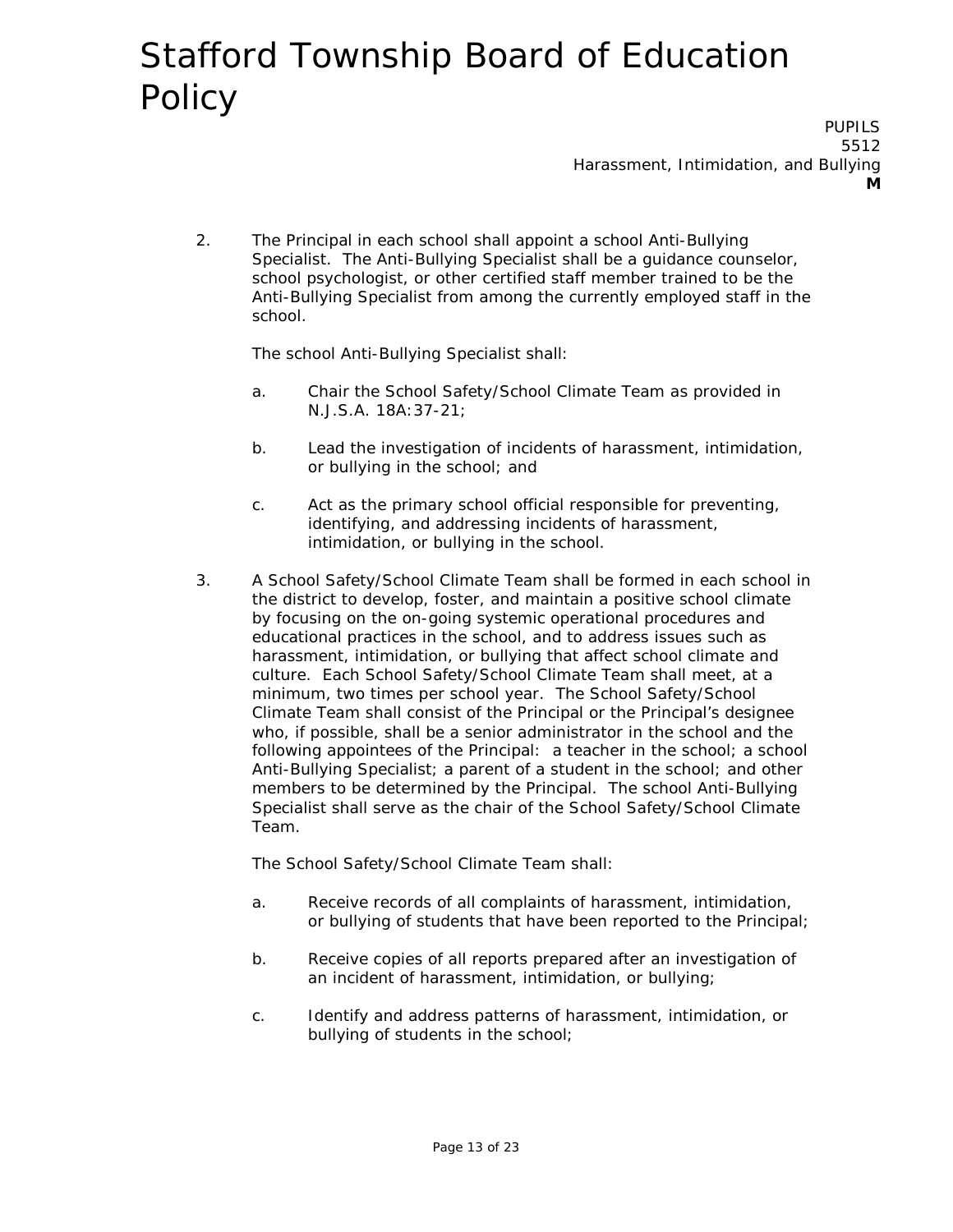PUPILS 5512 Harassment, Intimidation, and Bullying **M**

- d. Review and strengthen school climate and the policies of the school in order to prevent and address harassment, intimidation, or bullying of students;
- e. Educate the community, including students, teachers, administrative staff, and parents, to prevent and address harassment, intimidation, or bullying of students;
- f. Participate in the training required pursuant to the provisions of N.J.S.A. 18A:37-13 et seq. and other training which the Principal or the district Anti-Bullying Coordinator may request. The School Safety/School Climate Team shall be provided professional development opportunities that may address effective practices of successful school climate programs or approaches; and
- g. Execute such other duties related to harassment, intimidation, or bullying as requested by the Principal or district Anti-Bullying Coordinator.

Notwithstanding any provision of N.J.S.A. 18A:37-21 to the contrary, a parent who is a member of the School Safety/School Climate Team shall not participate in the activities of the team set forth in 3. a., b., or c. above or any other activities of the team which may compromise the confidentiality of a student, consistent with, at a minimum, the requirements of the Family Educational Rights and Privacy Act (20 U.S.C. Section 1232 and 34 CFR Part 99), N.J.A.C. 6A:32-7, Student Records and N.J.A.C. 6A:14-2.9, Student Records.

G. Harassment, Intimidation, and Bullying Investigation

The Board requires a thorough and complete investigation to be conducted for each report of violations and complaints which either identify harassment, intimidation, or bullying or describe behaviors that indicate harassment, intimidation, or bullying.

However, prior to initiating the investigation, the Principal or designee, in consultation with the Anti-Bullying Specialist, may make a preliminary determination as to whether the reported incident or complaint, assuming all facts presented are true, is a report within the scope of the definition of harassment, intimidation, and bullying under the Anti-Bullying Bill of Rights Act, N.J.S.A. 18A:37-14. The Superintendent or designee may sign-off on the preliminary determination.

The Principal or designee, upon making a preliminary determination the incident or complaint is not within the scope of the definition of harassment,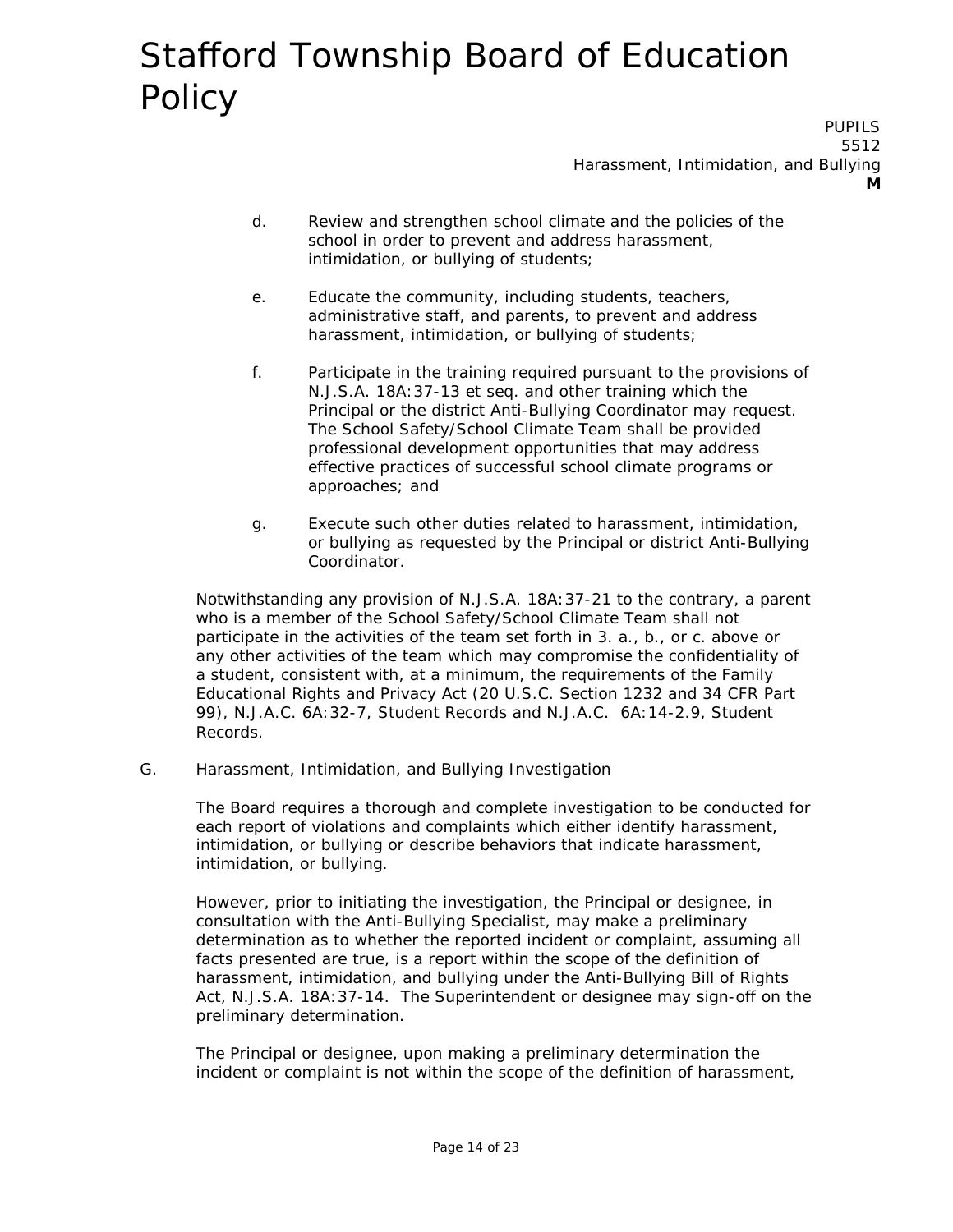PUPILS 5512 Harassment, Intimidation, and Bullying **M**

intimidation, and bullying, shall inform the parents of the parties involved, who may appeal the preliminary determination to the Board of Education and thereafter to the Commissioner of Education in accordance with N.J.A.C. 6A:3.

A Board hearing shall be held within ten business days of receipt of the request for a Board hearing. If the preliminary determination, upon review of the facts presented in the reported incident or complaint, is to continue with the harassment, intimidation, and bullying investigation, the investigation shall be completed in accordance with N.J.S.A. 18A:37-15.b.(6) and this Policy.

The investigation shall be initiated by the Principal or the Principal's designee within one school day of the verbal report of the incident. The investigation shall be conducted by the school Anti-Bullying Specialist in coordination with the Principal. The Principal may appoint additional personnel who are not school Anti-Bullying Specialists to assist with the investigation. Investigations or complaints concerning adult conduct shall not be investigated by a member of the same bargaining unit as the individual who is the subject of the investigation. An investigation concerning a staff member shall not be conducted by a staff member who is supervised by the staff member being investigated or who is an administrator in the district. The Principal or designee, in consultation with the Superintendent or designee, will appoint a staff member to complete these investigations.

The investigation shall be completed and the written findings submitted to the Principal as soon as possible, but not later than ten school days from the date of the written report of the incident. Should information regarding the reported incident and the investigation be received after the end of the tenday period, the school Anti-Bullying Specialist shall amend the original report of the results of the investigation to ensure there is an accurate and current record of the facts and activities concerning the reported incident.

The Principal shall proceed in accordance with the Code of Student Conduct, as appropriate, based on the investigation findings. The Principal shall submit the report to the Superintendent within two school days of the completion of the investigation and in accordance with the Administrative Procedures Act (N.J.S.A. 52:14B-1 et seq.). As appropriate to the findings from the investigation, the Superintendent shall ensure the Code of Student Conduct has been implemented and may decide to provide intervention services, order counseling, establish training programs to reduce harassment, intimidation, or bullying and enhance school climate, impose discipline, or take or recommend other appropriate action, as necessary.

The Superintendent shall report the results of each investigation to the Board of Education no later than the date of the regularly scheduled Board of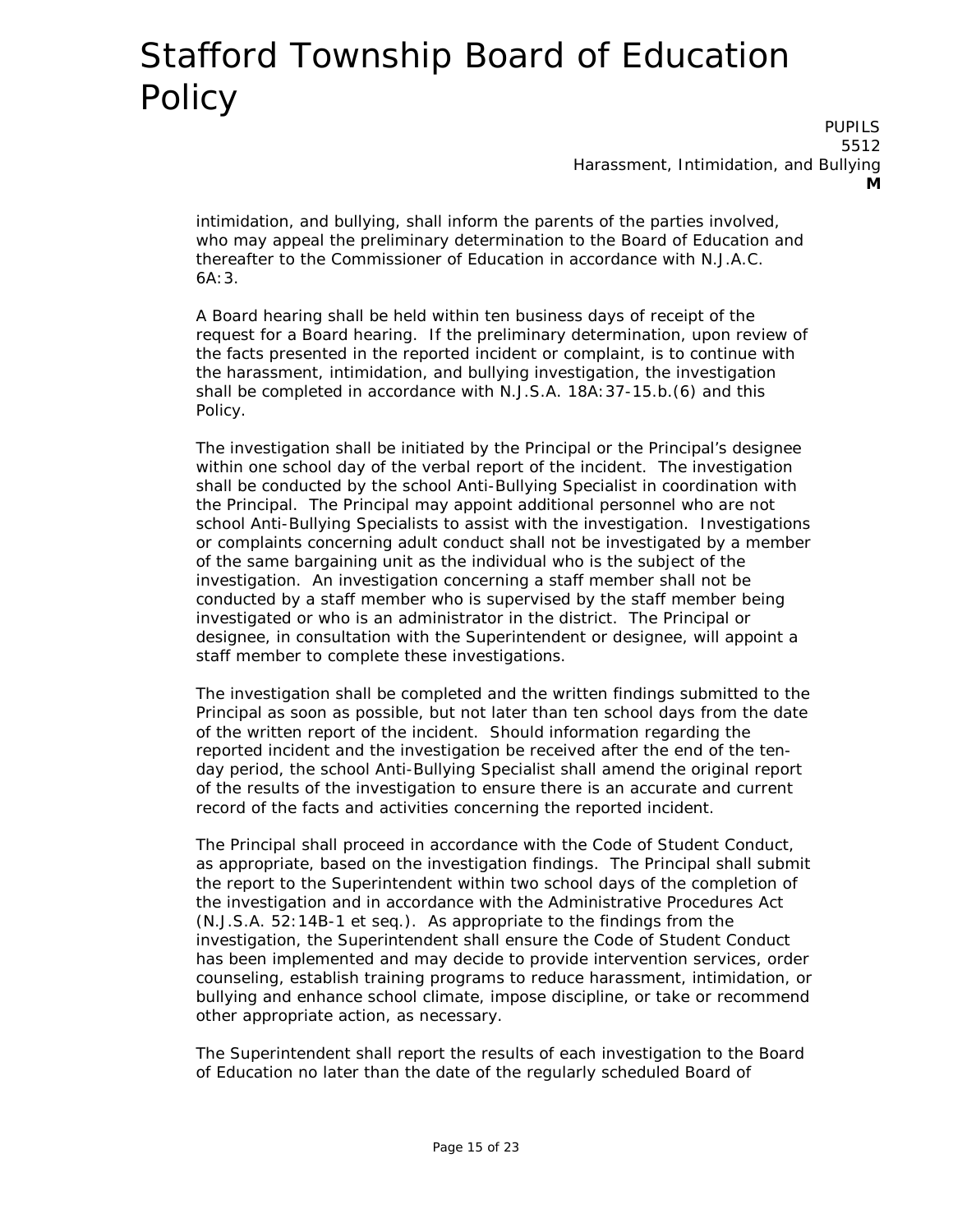PUPILS 5512 Harassment, Intimidation, and Bullying **M**

Education meeting following the completion of the investigation. The Superintendent's report shall include information on any consequences imposed under the Code of Student Conduct, any services provided, training established, or other action taken or recommended by the Superintendent.

Parents of involved student offenders and targets/victims shall be provided with information about the investigation, in accordance with Federal and State law and regulation. The information to be provided to parents shall include the nature of the investigation, whether the district found evidence of harassment, intimidation, or bullying, and whether consequences were imposed or services provided to address the incident of harassment, intimidation, or bullying. This information shall be provided in writing within five school days after the results of the investigation are reported to the Board of Education.

A parent may request a hearing before the Board of Education after receiving the written information about the investigation. Any request for such a hearing shall be filed with the Board Secretary no later than sixty calendar days after the written information is provided to the parents. The hearing shall be held within ten business days of the request. The Board of Education shall conduct the hearing in executive session, pursuant to the Open Public Meetings Act (N.J.S.A. 10:4-1 et seq.), to protect the confidentiality of the students. At the hearing, the Board may hear testimony from and consider information provided by the school Anti-Bullying Specialist and others, as appropriate, regarding the incident, the findings from the investigation of the incident, recommendations for consequences or services, and any programs instituted to reduce such incidents, prior to rendering a determination.

At the regularly scheduled Board of Education meeting following its receipt of the Superintendent's report on the results of the investigations to the Board or following a hearing in executive session, the Board shall issue a decision, in writing, to affirm, reject, or modify the Superintendent's decision. The Board's decision may be appealed to the Commissioner of Education, in accordance with N.J.A.C. 6A:3, Controversies and Disputes, no later than ninety days after issuance of the Board of Education's decision.

A parent, student, or organization may file a complaint with the Division on Civil Rights within one hundred eighty days of the occurrence of any incident of harassment, intimidation, or bullying based on membership in a protected group as enumerated in the "Law Against Discrimination," P.L.1945, c.169 (C.10:5-1 et seq.).

H. Range of Responses to an Incident of Harassment, Intimidation, or Bullying

The Board shall establish a range of responses to harassment, intimidation, and bullying incidents and the Principal and the Anti-Bullying Specialist shall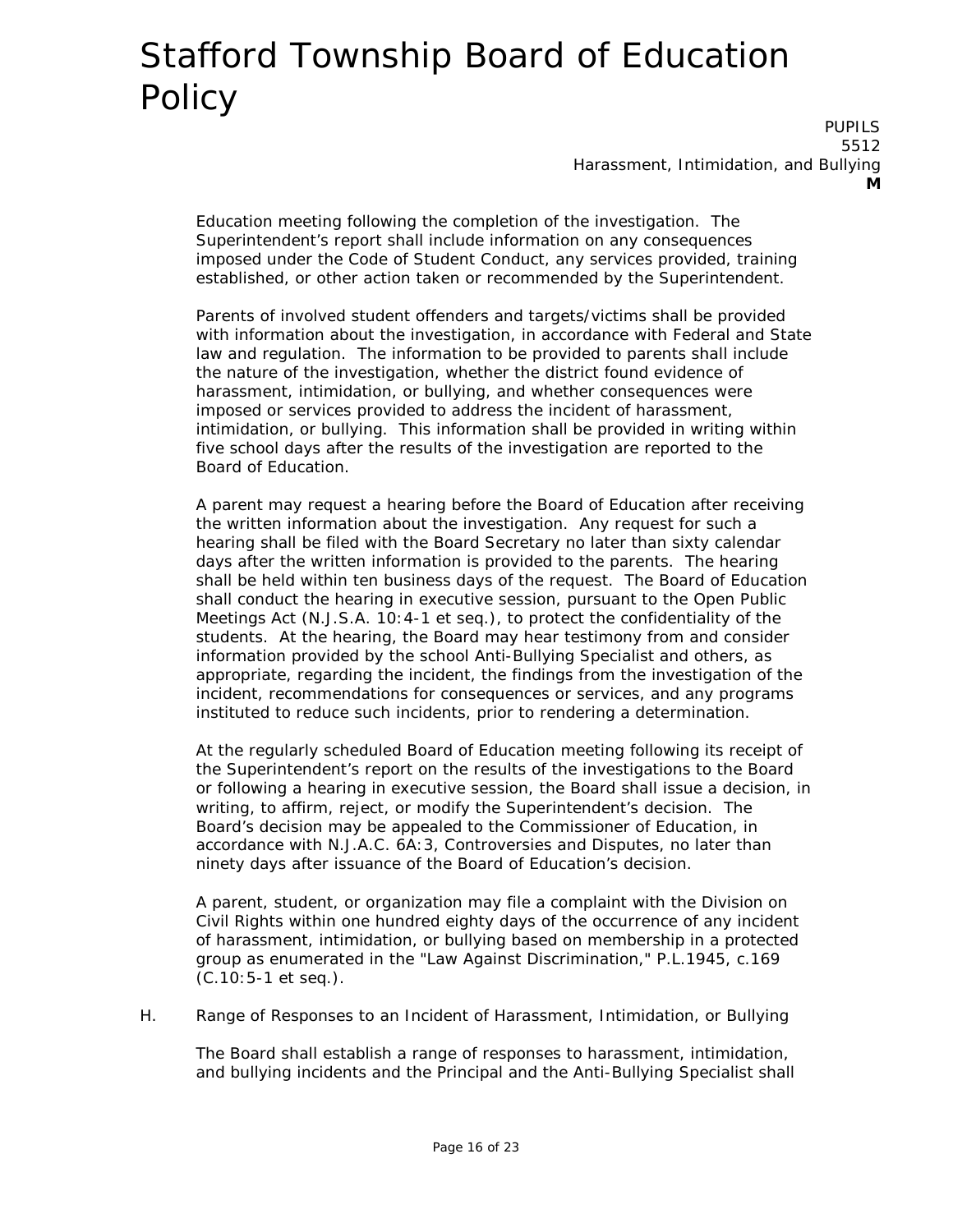PUPILS 5512 Harassment, Intimidation, and Bullying **M**

appropriately apply these responses once an incident of harassment, intimidation, or bullying is confirmed. The Superintendent shall respond to confirmed harassment, intimidation, and bullying, according to the parameters described in this Policy. The range of ways in which school staff will respond shall include an appropriate combination of counseling, support services, intervention services, and other programs. The Board recognizes that some acts of harassment, intimidation, or bullying may be isolated incidents requiring the school officials respond appropriately to the individual(s) committing the acts. Other acts may be so serious or parts of a larger pattern of harassment, intimidation, or bullying that they require a response either at the classroom, school building, or school district level or by law enforcement officials.

For every incident of harassment, intimidation, or bullying, the school officials must respond appropriately to the individual who committed the act. The range of responses to confirmed harassment, intimidation, or bullying acts should include individual, classroom, school, or district responses, as appropriate to the findings from each incident. Examples of responses that apply to each of these categories are provided below:

- 1. Individual responses can include consistent and appropriate positive behavioral interventions (e.g., peer mentoring, short-term counseling, life skills groups) intended to remediate the problem behaviors.
- 2. Classroom responses can include class discussions about an incident of harassment, intimidation, or bullying, role plays (when implemented with sensitivity to a student's situation or involvement with harassment, intimidation, and bullying), research projects, observing and discussing audio-visual materials on these subjects, and skillbuilding lessons in courtesy, tolerance, assertiveness, and conflict management.
- 3. School responses can include theme days, learning station programs, "acts of kindness" programs or awards, use of student survey data to plan prevention and intervention programs and activities, social norms campaigns, posters, public service announcements, "natural helper" or peer leadership programs, "upstander" programs, parent programs, the dissemination of information to students and parents explaining acceptable uses of electronic and wireless communication devices, and harassment, intimidation, and bullying prevention curricula or campaigns.
- 4. District-wide responses can comprise of adoption of school-wide programs, including enhancing the school climate, involving the community in policy review and development, providing professional development coordinating with community-based organizations (e.g.,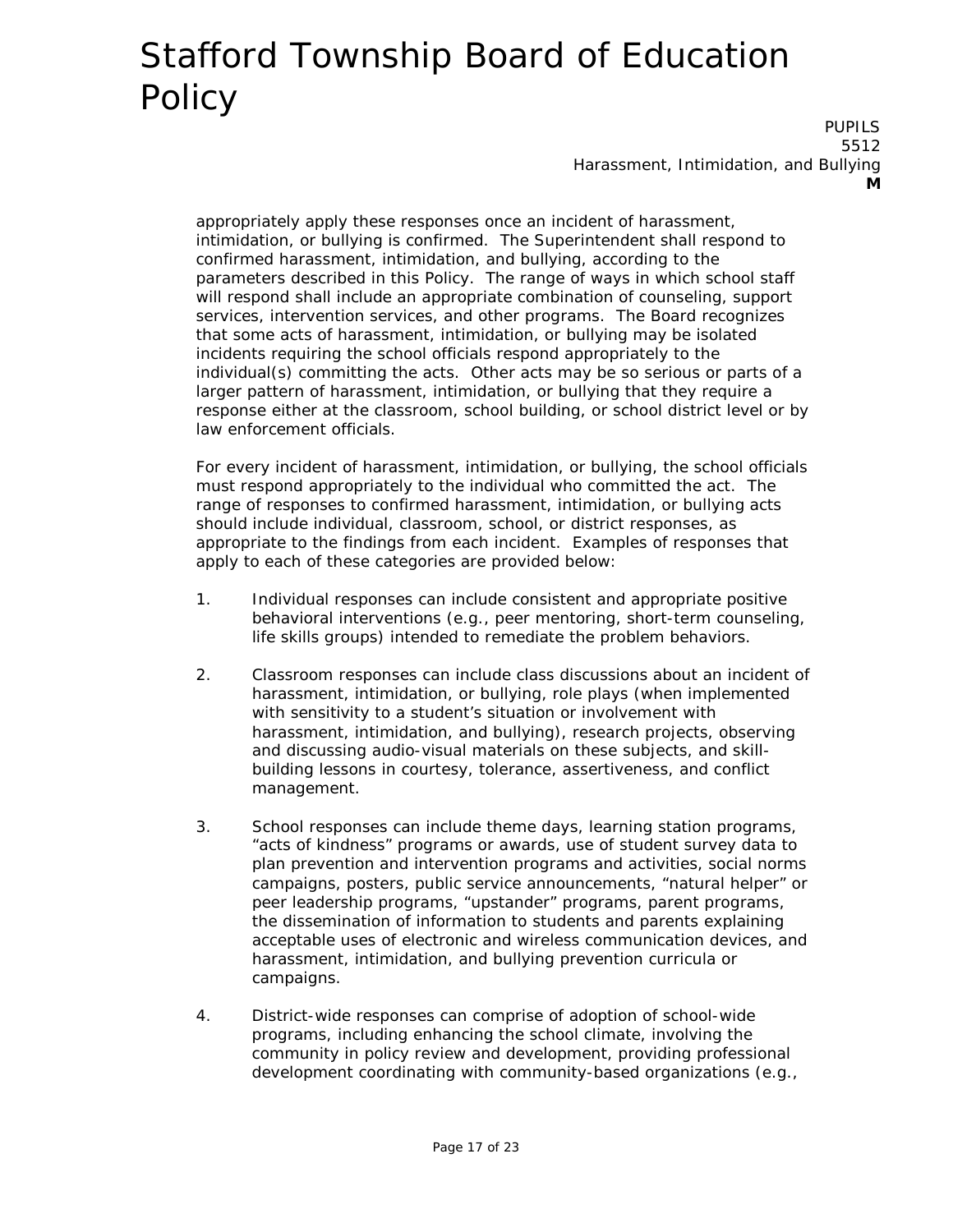PUPILS 5512 Harassment, Intimidation, and Bullying **M**

mental health, health services, health facilities, law enforcement, faithbased organizations), launching harassment, intimidation, and bullying prevention campaigns.

#### I. Reprisal or Retaliation Prohibited

The Board prohibits a Board member, school employee, contracted service provider who has contact with students, school volunteer, or student from engaging in reprisal, retaliation, or false accusation against a victim, witness, or one with reliable information, or any other person who has reliable information about an act of harassment, intimidation, or bullying or who reports an act of harassment, intimidation, or bullying. The consequence and appropriate remedial action for a person who engages in reprisal or retaliation shall be determined by the administrator after consideration of the nature, severity, and circumstances of the act, in accordance with case law, Federal and State statutes and regulations, and district policies and procedures. All suspected acts of reprisal or retaliation will be taken seriously and appropriate responses will be made in accordance with the totality of the circumstances.

Examples of consequences and remedial measures for students who engage in reprisal or retaliation are listed and described in the Consequences and Appropriate Remedial Actions section of this Policy.

Examples of consequences for a school employee or a contracted service provider who has contact with students who engage in reprisal or retaliation may include, but not be limited to: verbal or written reprimand, increment withholding, legal action, disciplinary action, termination, and/or bans from providing services, participating in school district-sponsored programs, or being in school buildings or on school grounds. Remedial measures may include, but not be limited to: in or out-of-school counseling, professional development programs, and work environment modifications.

Examples of consequences for a Board member who engages in reprisal or retaliation may include, but not be limited to: reprimand, legal action, and other action authorized by statute or administrative code. Remedial measures may include, but not be limited to: counseling and professional development.

J. Consequences and Appropriate Remedial Action for False Accusation

The Board prohibits any person from falsely accusing another as a means of retaliation or as a means of harassment, intimidation, or bullying.

1. Students - Consequences and appropriate remedial action for a student found to have falsely accused another as a means of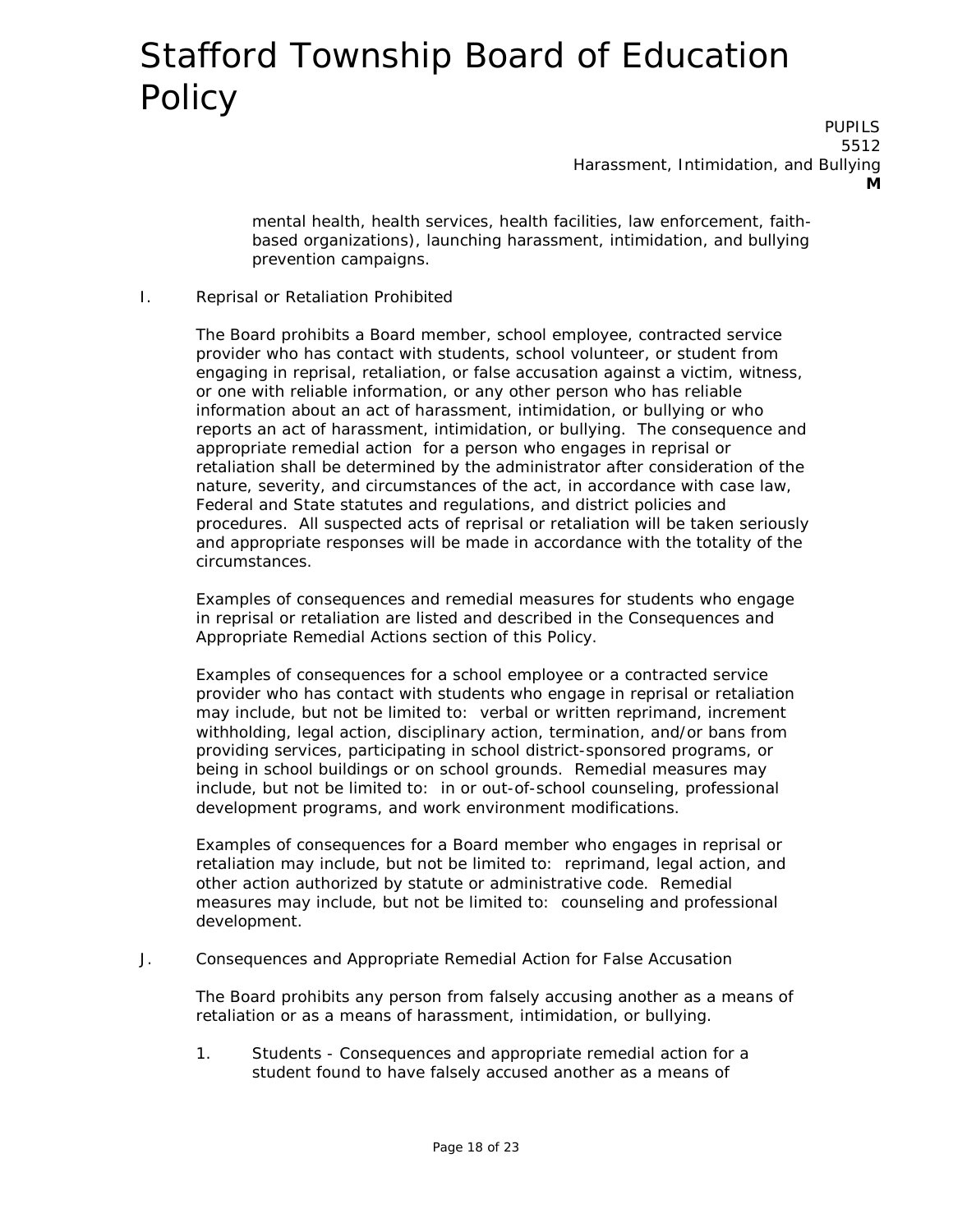PUPILS 5512 Harassment, Intimidation, and Bullying **M**

harassment, intimidation, or bullying or as a means of retaliation may range from positive behavioral interventions up to and including suspension or expulsion, as permitted under N.J.S.A. 18A:37-1 et seq., Discipline of Students and as set forth in N.J.A.C. 6A:16-7.2, Short-term Suspensions, N.J.A.C. 6A:16-7, Long-term Suspensions and N.J.A.C. 6A:16-7.5, Expulsions and those listed and described in the Consequences and Appropriate Remedial Actions section of this Policy.

- 2. School Employees Consequences and appropriate remedial action for a school employee or contracted service provider who has contact with students found to have falsely accused another as a means of harassment, intimidation, or bullying or as a means of retaliation could entail discipline in accordance with district policies, procedures, and agreements which may include, but not be limited to: reprimand, suspension, increment withholding, termination, and/or bans from providing services, participating in school district-sponsored programs, or being in school buildings or on school grounds. Remedial measures may include, but not be limited to: in or out-of-school counseling, professional development programs, and work environment modifications.
- 3. Visitors or Volunteers Consequences and appropriate remedial action for a visitor or volunteer found to have falsely accused another as a means of harassment, intimidation, or bullying or as a means of retaliation could be determined by the school administrator after consideration of the nature, severity, and circumstances of the act, including law enforcement reports or other legal actions, removal of buildings or grounds privileges, or prohibiting contact with students or the provision of student services. Remedial measures may include, but not be limited to: in or out-of-school counseling, professional development programs, and work environment modifications.
- K. Harassment, Intimidation, and Bullying Policy Publication and Dissemination

This Policy will be disseminated annually by the Superintendent to all school employees, contracted service providers who have contact with students, school volunteers, students, and parents who have children enrolled in a school in the district, along with a statement explaining the Policy applies to all acts of harassment, intimidation, or bullying, pursuant to N.J.S.A. 18A:37- 14 that occur on school property, at school-sponsored functions, or on a school bus and, as appropriate, acts that occur off school grounds.

The Superintendent shall ensure that notice of this Policy appears in the student handbook and all other publications of the school district that set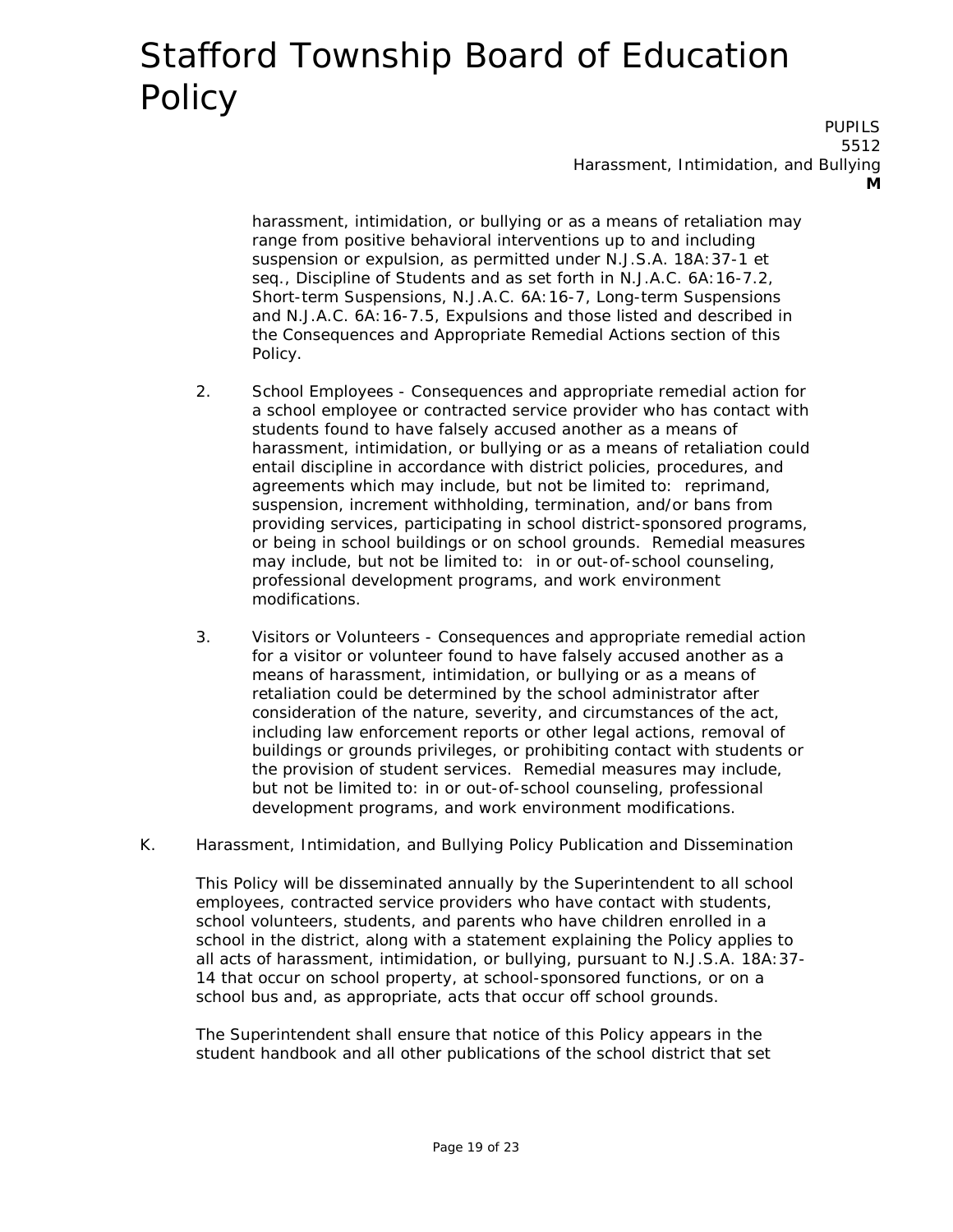PUPILS 5512 Harassment, Intimidation, and Bullying **M**

forth the comprehensive rules, procedures, and standards for schools within the school district.

The Superintendent shall post a link to the district's Harassment, Intimidation, and Bullying Policy that is prominently displayed on the homepage of the school district's website. The district will notify students and parents this Harassment, Intimidation, and Bullying Policy is available on the school district's website.

The Superintendent shall post the name, school phone number, school address, and school email address of the district Anti-Bullying Coordinator on the home page of the school district's website. Each Principal shall post the name, school phone number, address, and school email address of both the Anti-Bullying Specialist and the district Anti-Bullying Coordinator on the home page of each school's website.

L. Harassment, Intimidation, and Bullying Training and Prevention Programs

The Superintendent and Principal(s) shall provide training on the school district's Harassment, Intimidation, and Bullying Policy to current and new school employees; including administrators, instructors, student support services, administrative/office support, transportation, food service, facilities/maintenance; contracted service providers; and volunteers who have significant contact with students; and persons contracted by the district to provide services to students. The training shall include instruction on preventing bullying on the basis of the protected categories enumerated in N.J.S.A. 18A:37-14 and other distinguishing characteristics that may incite incidents of discrimination, harassment, intimidation, or bullying.

Each public school teacher and educational services professional shall be required to complete at least two hours of instruction in harassment, intimidation, and bullying prevention within each five year professional development period as part of the professional development requirement pursuant to N.J.S.A. 18:37-22.d. The required two hours of suicide prevention instruction shall include information on the risk of suicide and incidents of harassment, intimidation, or bullying and information on reducing the risk of suicide in students who are members of communities identified as having members at high risk of suicide.

Each newly elected or appointed Board member must complete, during the first year of the member's first term, a training program on harassment, intimidation, and bullying in accordance with the provisions of N.J.S.A. 18A:12-33.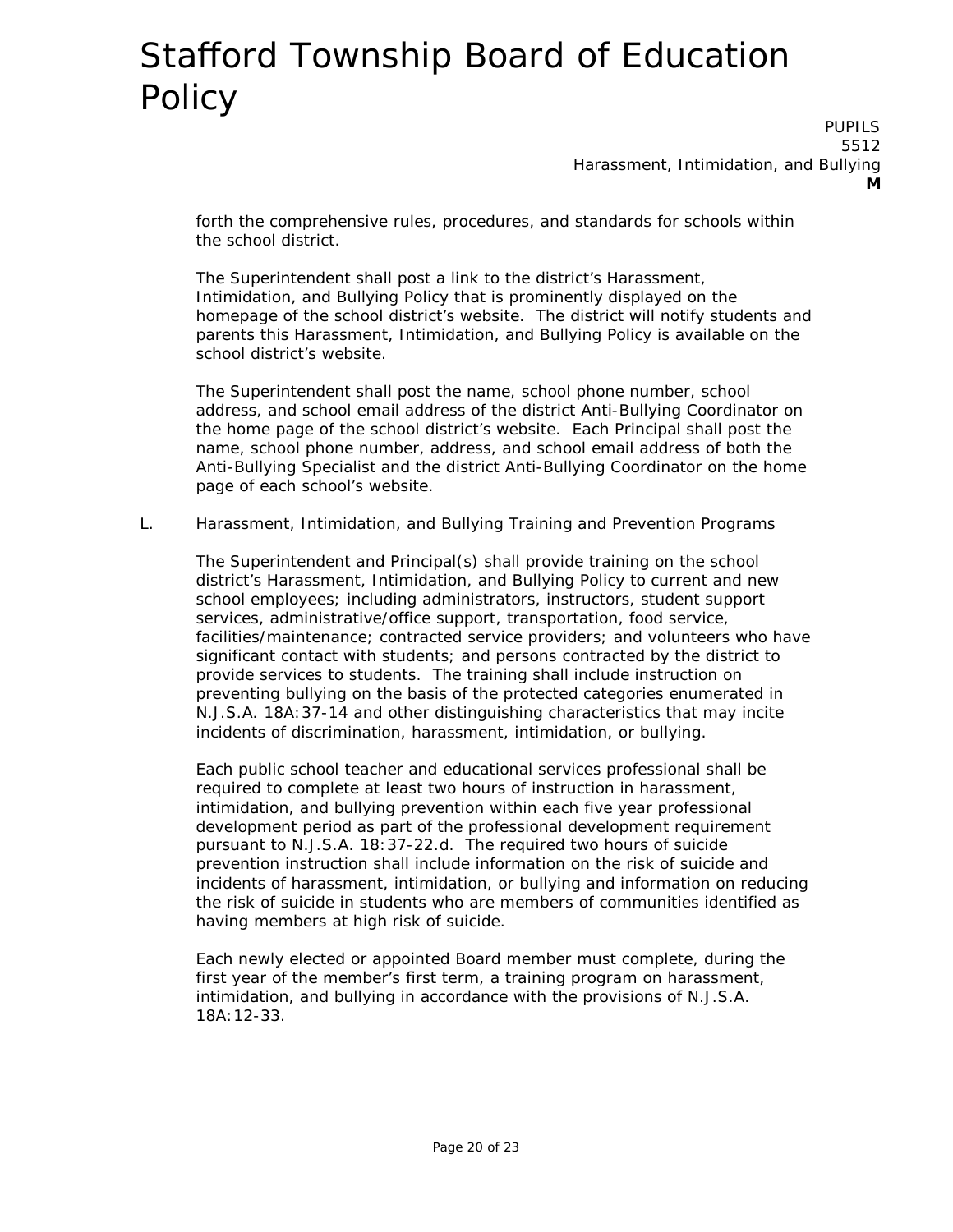PUPILS 5512 Harassment, Intimidation, and Bullying **M**

The school district shall provide time during the usual school schedule for the Anti-Bullying Coordinator and each school Anti-Bullying Specialist to participate in harassment, intimidation, and bullying training programs.

A school leader shall complete school leader training that shall include information on the prevention of harassment, intimidation, and bullying as required in N.J.S.A. 18A:26-8.2.

The school district shall annually observe a "Week of Respect" beginning with the first Monday in October. In order to recognize the importance of character education, the school district will observe the week by providing age-appropriate instruction focusing on the prevention of harassment, intimidation, and bullying as defined in N.J.S.A. 18A:37-14. Throughout the school year the district will provide ongoing age-appropriate instruction on preventing harassment, intimidation, or bullying, in accordance with the Core Curriculum Content Standards, pursuant to N.J.S.A. 18A:37-29.

The school district and each school in the district will annually establish, implement, document, and assess harassment, intimidation, and bullying prevention programs or approaches, and other initiatives in consultation with school staff, students, administrators, volunteers, parents, law enforcement, and community members. The programs or approaches and other initiatives shall be designed to create school-wide conditions to prevent and address harassment, intimidation, and bullying in accordance with the provisions of N.J.S.A. 18A:37-17 et seq.

M. Harassment, Intimidation, and Bullying Policy Reevaluation, Reassessment and Review

The Superintendent shall develop and implement a process for annually discussing the school district's Harassment, Intimidation, and Bullying Policy with students.

The Superintendent, Principal(s), and the Anti-Bullying Coordinator, with input from the schools' Anti-Bullying Specialists, shall annually conduct a reevaluation, reassessment, and review of the Harassment, Intimidation, and Bullying Policy, and any report(s) and/or finding(s) of the School Safety/School Climate Team(s). The Superintendent shall recommend to the Board necessary revisions and additions to the Policy consistent with N.J.S.A. 18A:37-15.c., as well as to harassment, intimidation, and bullying prevention programs and approaches based on the findings from the evaluation, reassessment, and review.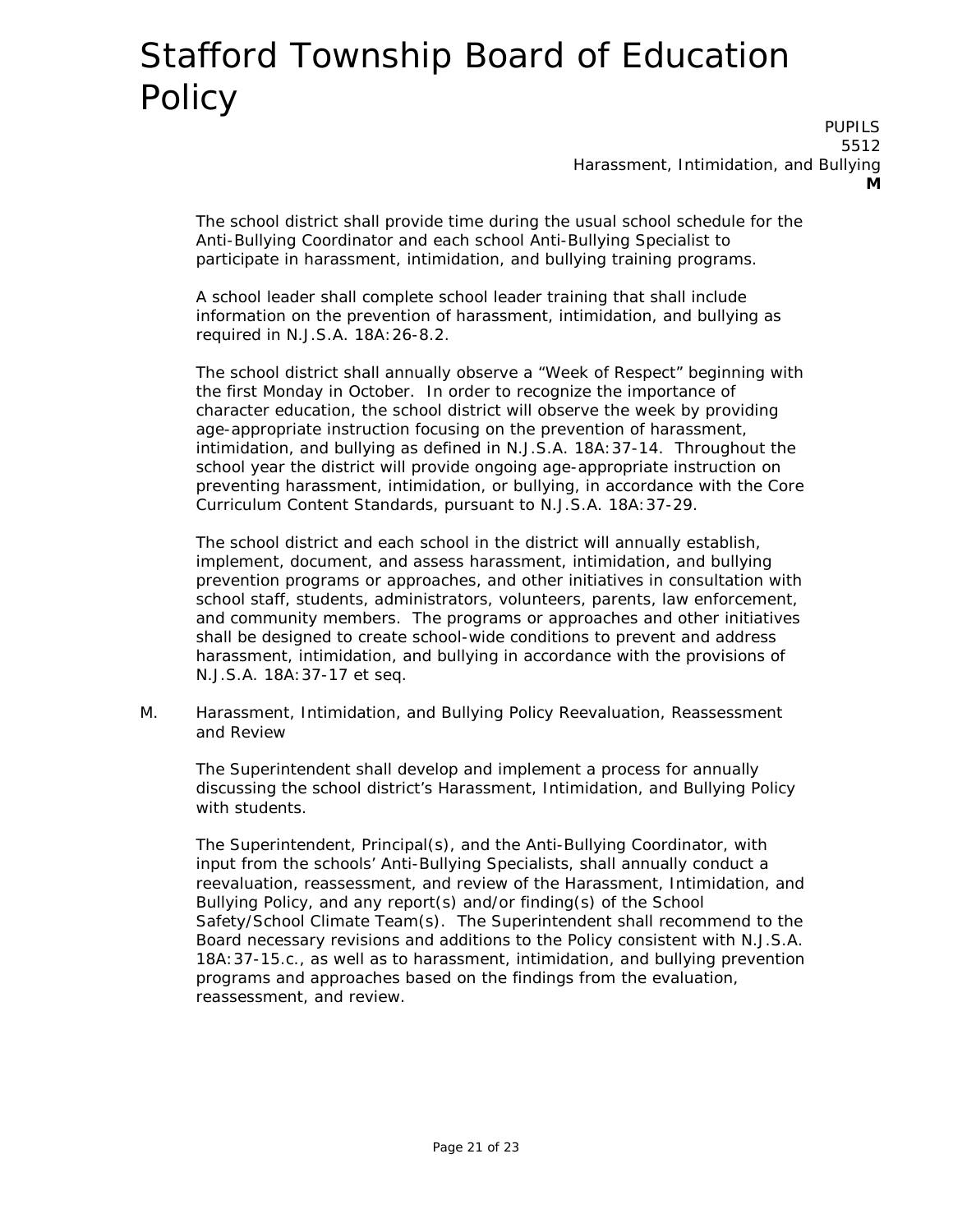PUPILS 5512 Harassment, Intimidation, and Bullying **M**

N. Reports to Board of Education and New Jersey Department of Education

The Superintendent shall report two times each school year, between September 1 and January 1 and between January 1 and June 30 at a public hearing all acts of violence, vandalism, and harassment, intimidation, and bullying which occurred during the previous reporting period in accordance with the provisions of N.J.S.A. 18A:17-46. The information shall also be reported to the New Jersey Department of Education in accordance with N.J.S.A. 18A:17-46.

O. School and District Grading Requirements

Each school and each district shall receive a grade for the purpose of assessing their efforts to implement policies and programs consistent with the provisions of N.J.S.A. 18:37-13 et seq. The grade received by a school and the district shall be posted on the homepage of the school's website and the district's website in accordance with the provisions of N.J.S.A. 18A:17-46. A link to the report that was submitted by the Superintendent to the Department of Education shall also be available on the school district's website. This information shall be posted on the websites within ten days of receipt of the grade for each school and the district.

P. Reports to Law Enforcement

Some acts of harassment, intimidation, and bullying may be bias-related acts and potentially bias crimes and school officials must report to law enforcement officials either serious acts or those which may be part of a larger pattern in accordance with the provisions of the Memorandum of Agreement Between Education and Law Enforcement Officials.

Q. Collective Bargaining Agreements and Individual Contracts

Nothing in N.J.S.A. 18A:37-13.1 et seq. may be construed as affecting the provisions of any collective bargaining agreement or individual contract of employment in effect on the Anti-Bullying Bill of Rights Act's effective date (January 5, 2011). N.J.S.A. 18A:37-30.

The Board of Education prohibits the employment of or contracting for school staff positions with individuals whose criminal history record check reveals a record of conviction for a crime of bias intimidation or conspiracy to commit or attempt to commit a crime of bias intimidation.